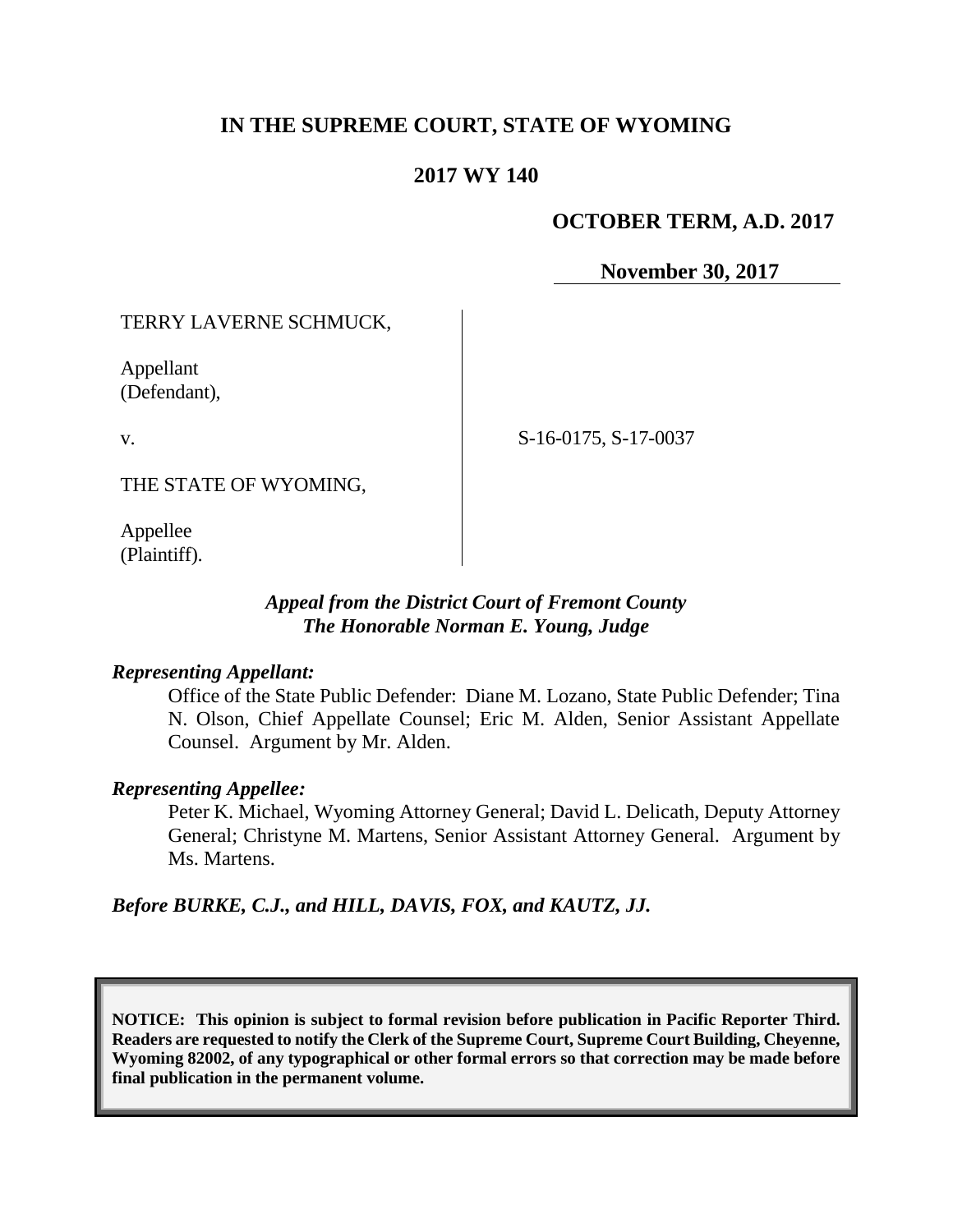# **FOX, Justice.**

[¶1] Appellant, Terry L. Schmuck, appeals his conviction of attempted second-degree murder. Mr. Schmuck claims that the district court improperly instructed the jury regarding sudden heat of passion, the definition of "malice" in the context of first-degree murder, the definition of "maliciously" in the context of second-degree murder, an aggressor's right to use self-defense, and the duty to retreat before asserting the right of self-defense. We affirm.

## *ISSUES*

[¶2] Mr. Schmuck raises one issue: Did the district court's failure to properly instruct the jury deprive Mr. Schmuck of a fair trial? For clarity, we divide his issue into six separate issues, restated as follows:

- I. Did the district court err when it:
	- A. failed to instruct the jury that the State must prove beyond a reasonable doubt the absence of a sudden heat of passion in order for the jury to find Mr. Schmuck guilty of first-degree or second-degree murder?
	- B. failed to instruct the jury that "malice" for purposes of first-degree murder means the defendant acted intentionally without legal justification or excuse and with hatred, ill will, or hostility?
	- C. for the purposes of second-degree murder:
		- 1. provided the jury with a definition of both "malice" and "maliciously"?
		- 2. failed to define "recklessly" or "recklessly under circumstances manifesting an extreme indifference to the value of human life"?
	- D. used the term "provokes" to instruct the jury on an aggressor's right of selfdefense?
	- E. instructed the jury that Mr. Schmuck had an absolute duty to retreat before using deadly force?
- II. Did the cumulative error of two or more improper jury instructions deprive Mr. Schmuck of his right to a fair trial?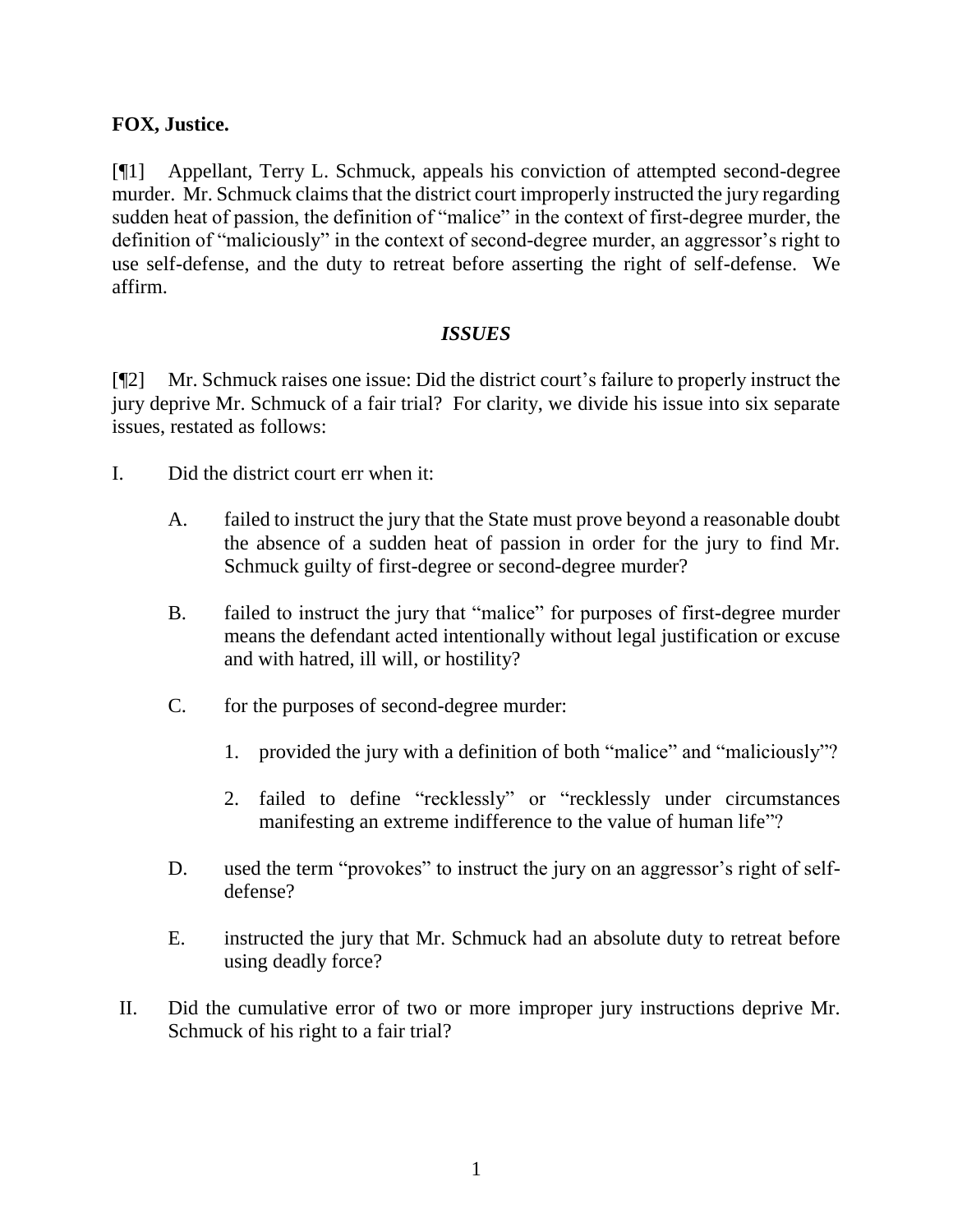# *FACTS*

[¶3] Mr. Schmuck struck his wife, Cindy Schmuck, in the head with a hatchet. The blow fractured her skull and caused an underlying hemorrhage into the brain. The State charged Mr. Schmuck with one count of attempted murder in the first degree. The trial court also instructed the jury on the lesser included offenses of attempted murder in the second degree and attempted voluntary manslaughter.

[¶4] In the months preceding the incident, Mr. and Mrs. Schmuck's fourteen-year marriage had been deteriorating, and they had already discussed the terms of a divorce. An argument eleven days earlier in the parking lot of a horse arena, however, was the first of several events that culminated in Mr. Schmuck's assault. Mrs. Schmuck testified that, in the front seat of their parked car, Mr. Schmuck "drew back and almost punched me in the face" and "told me he was going to kill me."<sup>1</sup> After this exchange, Mr. Schmuck exited the car and walked away. Mrs. Schmuck called law enforcement and eventually obtained an Ex Parte Order of Protection which, among other things, prohibited Mr. Schmuck from contacting Mrs. Schmuck or entering the family home. Mrs. Schmuck also instructed their two children, JES and CAS, to refrain from communicating with their father.

[¶5] On the morning of May 28, 2015, Mr. and Mrs. Schmuck appeared in circuit court for a hearing on the protection order. Mrs. Schmuck's lawyer could not attend, however, and the court continued the hearing for two weeks. Mr. and Mrs. Schmuck could not agree upon a visitation arrangement at this time and, thus, Mr. Schmuck would be unable to see his children until the court revisited the matter at the rescheduled hearing two weeks later.

[¶6] After the hearing, Mrs. Schmuck returned with the children to the family home, while Mr. Schmuck went to see his lawyer, who gave him a copy of the divorce paperwork that Mrs. Schmuck had recently filed. Upon reading Mrs. Schmuck's requested divorce terms, Mr. Schmuck became upset. Mrs. Schmuck was asking for sole custody of the children, supervised visitation for Mr. Schmuck, spousal support, and, according to Mr. Schmuck, "all the property." Mr. Schmuck stated that these were not the terms to which they had previously agreed.

[¶7] That night, as Mr. Schmuck re-read the divorce paperwork, he became increasingly agitated. Mr. Schmuck explained in a police interview that Mrs. Schmuck "want[ed] pretty much everything, and full custody and sole custody and everything, and I lost it." Mr. Schmuck stated that Mrs. Shmuck was "going for everything," she would not text him back to discuss it, and everything "built up." Mr. Schmuck wanted "just an acknowledgement" from Mrs. Schmuck that she had received his texts, but she "wouldn't even give [him] that after fifteen years [of marriage]."

  $1$  Mr. Schmuck did not dispute that he threatened to kill Mrs. Schmuck. However, he testified that he made the threat only when Mrs. Schmuck reached for her purse where she keeps a gun, and he responded: "If you pull that gun out of the purse, I'll kill you."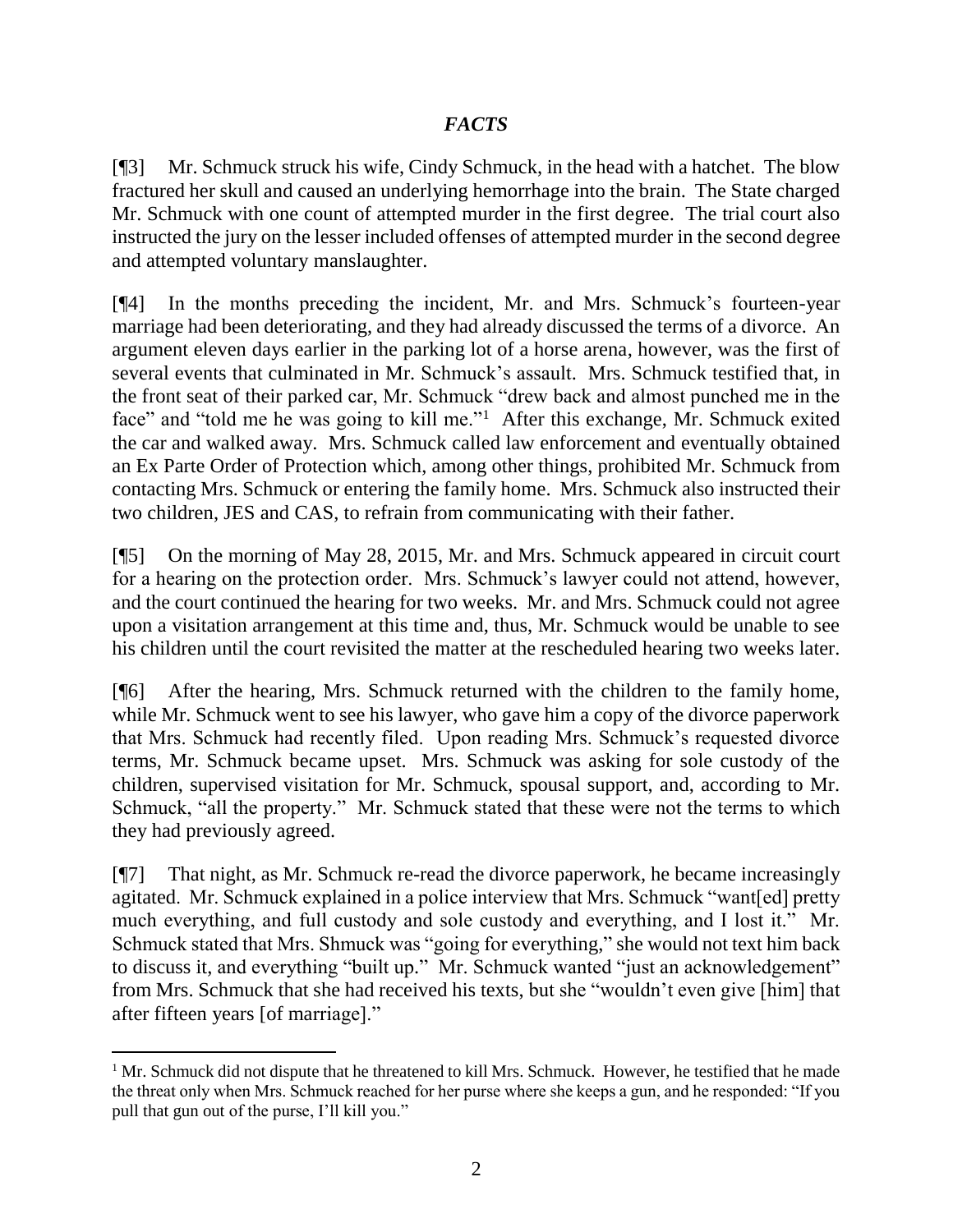[¶8] Mr. Schmuck therefore decided to drive to the family home to "confront" Mrs. Schmuck. As he walked out the door to the car, he picked up a hatchet that he used for camping and hunting. Mr. Schmuck testified that he grabbed the hatchet because: "I was just pissed off. I -- I really don't know. I was -- I just wasn't thinking." He threw the hatchet on the floorboard on the passenger side of the car and started driving to the family home approximately twenty miles away. Mr. Schmuck testified that he calmed down as he drove, but still continued to the house so he could talk to Mrs. Schmuck about the divorce.

[¶9] Once he arrived, Mr. Schmuck parked the car approximately 50-75 feet down the road from the home. Taking the hatchet with him, Mr. Schmuck climbed over a wooden fence into the yard. He proceeded to the phone box on the exterior wall of the house and used the hatchet to cut the phone lines into the home. Meanwhile, inside, the children were asleep. Mrs. Schmuck was in her bedroom talking on the landline telephone to a friend when she heard their dogs barking outside. When Mr. Schmuck cut the lines, her telephone went dead. Mrs. Schmuck noticed that the dogs were still barking, so she locked all the doors and turned on the back porch light. After checking on the children, Mrs. Schmuck retrieved her .17 HMR handgun—a pistol they kept in the house for shooting "coyotes or racoons or whatever vermin happen to be floating around the house"—and retreated to her bedroom, where she grabbed her tablet computer to send an online message to her friend for help. Moments later, she heard a crash. Mrs. Schmuck testified: "I knew right then that something was horribly, horribly wrong. And I grabbed the pistol. I went around the end of the bed as quickly as I could and got to the [bedroom] doorway."

[¶10] The crash that Mrs. Schmuck had heard was Mr. Schmuck—with hatchet in hand breaking in the front door. Once inside the home, Mr. Schmuck yelled out at Mrs. Schmuck.<sup>2</sup> Mr. Schmuck proceeded through the kitchen and was nearing Mrs. Schmuck's bedroom when Mrs. Schmuck, still in the doorway, aimed her pistol at him and pulled the trigger three times. But, to her surprise, the gun was not loaded. Mr. Schmuck testified that once Mrs. Schmuck started "shooting" at him, he pushed her away, and punched her while still holding the hatchet "up by the head, on the handle" in his punching hand. Mr. Schmuck testified that Mrs. Schmuck then fell backwards and laid unconscious for 10-15 seconds.

[¶11] Mrs. Schmuck had no memory of Mr. Schmuck striking her. When she regained consciousness, she was bleeding extensively and in need of medical attention, and Mr. Schmuck agreed to take her to the hospital. In the hectic minutes before leaving, Mr.

<sup>&</sup>lt;sup>2</sup> There was conflicting testimony as to what Mr. Schmuck yelled as he entered the home. Mrs. Schmuck testified that Mr. Schmuck "screamed at me in a voice I've never, ever heard before, 'I'm going to kill you, you f---ing bitch.'" JES testified that she heard her father "screaming through our house that 'I'm going to kill you' to my mom." Mr. Schmuck testified that he yelled, "Cindy, why are you doing the divorce this way?"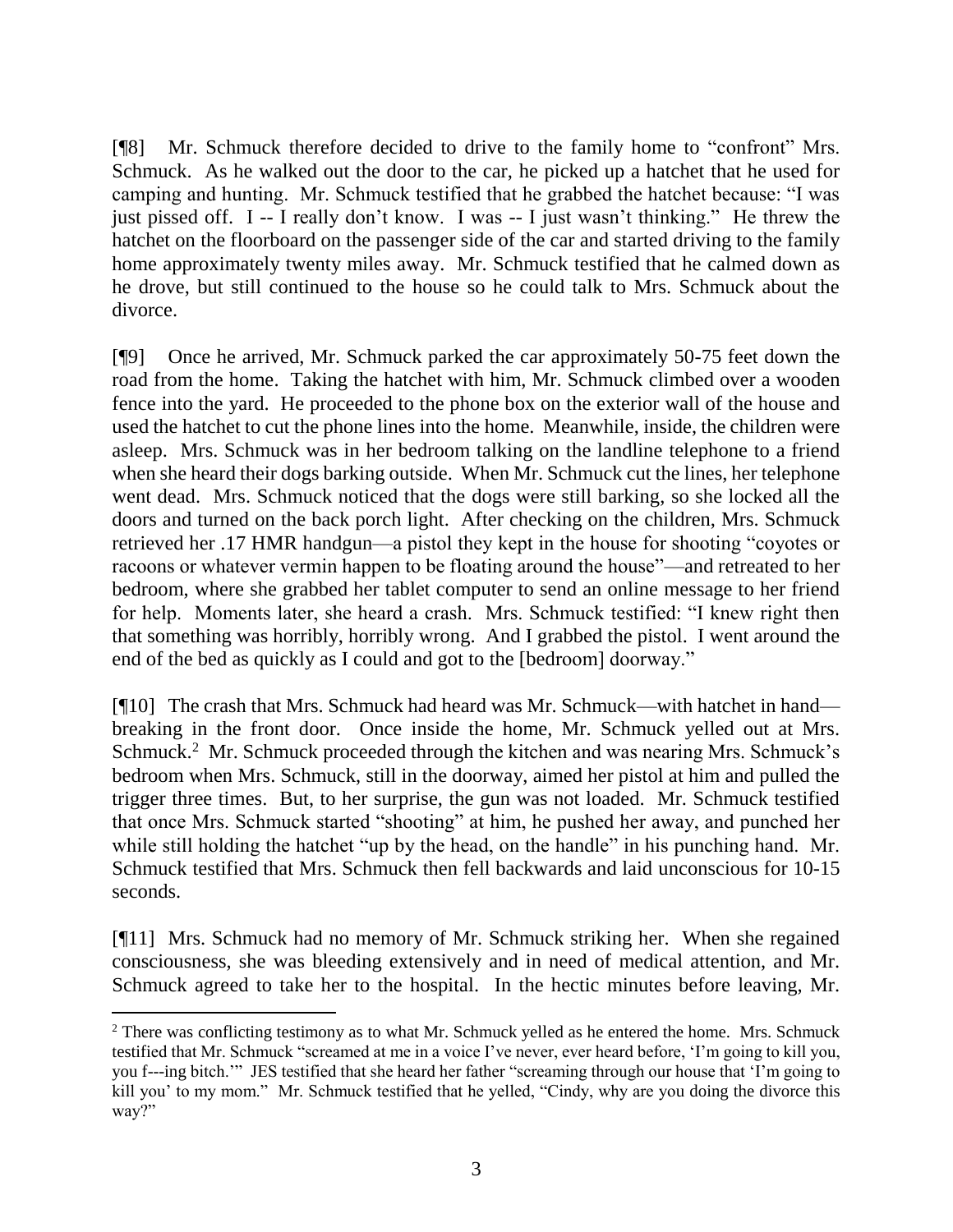Schmuck threw the hatchet into the basement to hide it. JES testified that Mr. Schmuck flipped on the light in her bedroom and told her, "[t]his is what we wanted."<sup>3</sup> Mrs. Schmuck instructed JES to contact the sheriff's department as soon as they left.

[¶12] At the hospital, a CT scan revealed that Mrs. Schmuck had a depressed skull fracture with an underlying hemorrhage into the brain. Because of the severity of her injuries, the hospital transported her by air to a trauma care facility. There, a neurosurgeon performed surgery and inserted a cap on her brain to protect it. Mrs. Schmuck testified at trial that she continued to suffer mental, emotional, and physical effects from the injury.

[¶13] Soon after Mr. and Mrs. Schmuck arrived at the hospital, sheriff's deputies arrested Mr. Schmuck. A few hours later, Detective Granlund of the Fremont County Sheriff's Office conducted an investigatory interview of Mr. Schmuck at the Fremont County Detention Center, which was video-recorded and played for the jury. After providing Miranda warnings and obtaining biographical information, Detective Granlund asked Mr. Schmuck what happened. Mr. Schmuck began by explaining that he had received the divorce paperwork that indicated Mrs. Schmuck "want[ed] pretty much everything, and full custody and sole custody and everything, and I lost it, and I went out there to confront her and she pulled a pistol." Mr. Schmuck maintained that he pushed Mrs. Schmuck to defend himself, which caused her to fall.

[¶14] Detective Granlund did not believe Mr. Schmuck's story and told him so: "Here's the deal, OK? That's not how she got hurt. I know that . . . the doctors know that. OK? So I need to know what happened. . . . Lying's not going to help anybody here." Mr. Schmuck immediately replied:

- A. I tried to kill her with a hatchet.
- Q. Where's the hatchet now?
- A. In the basement.
- Q. Tried to kill her with it -so you brought it from the house?
- A. Yes.

. . . .

- Q. With the intent?
- A. No.
- Q. What'd you bring it for?
- A. I don't know.
- [¶15] Detective Granlund continued to explore Mr. Schmuck's state of mind:
	- Q. So -- just [you were] upset.
	- A. Yeah.

<sup>&</sup>lt;sup>3</sup> Mr. Schmuck denied making that statement and testified that, instead, he told the children that their mother tried to shoot him and they were going to the hospital.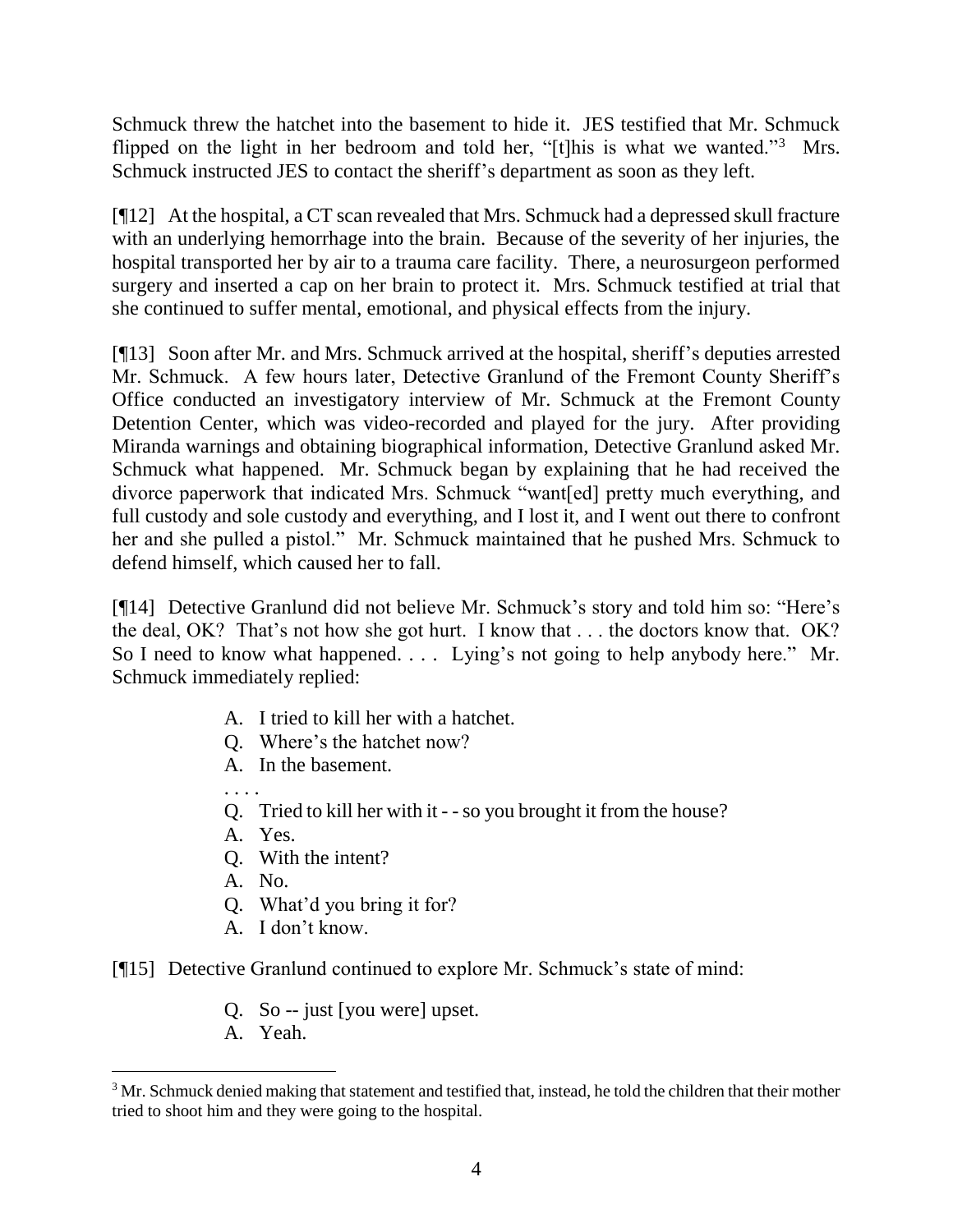Q. Mad -- because you were getting screwed over with these papers. A. For years she accused me of killing her -- or wanting to kill her -- so, you want to accuse me? -- I just lost it.

[¶16] A few minutes later, Detective Granlund returned to the line of questioning:

- Q. Why did you have the hatchet with you?
- A. Because.

Q. Because you were going to hit her with it? When did you decide you were going to hit her with that hatchet?

A. I knew when I took off from the house.

Q. When you took off from the house you knew you'd go out there and hit her with the hatchet. OK.

[¶17] Detective Granlund later summarized:

Q. So when you left the house -- when you left . . . to go out there -- I mean, you were upset, you were mad.

A. Yeah.

Q. And you took the hatchet because you were going to kill her.

A. Yeah.

# *Jury Instructions*

[¶18] The State charged Mr. Schmuck with one count of attempted murder in the first degree. The district court also instructed the jury on the lesser included crimes of attempted murder in the second degree, offered by both the State and Mr. Schmuck, and attempted voluntary manslaughter, offered by Mr. Schmuck only. At the formal jury instruction conference, the State objected to the self-defense instructions offered by Mr. Schmuck, arguing that he had not established a prima facie case of self-defense sufficient to warrant the instructions. The court gave the instructions over the State's objection. Mr. Schmuck objected to the court instructing the jury on both the definitions of "malice" and "maliciously" in the context of second-degree murder. Because the actual term used in the element instruction was "maliciously," Mr. Schmuck argued that "malice" should not be defined. The court overruled the objection. Mr. Schmuck did not object to any other instructions. However, Mr. Schmuck argued that, when instructing the jury that an aggressor "who provokes the conflict" loses the right of self-defense until he withdraws, the term "provokes" is a term of art and, therefore, should be defined for the jury. The court declined to define "provokes" for the jury.

[¶19] The district court gave the jury the following instructions relevant to the issues on appeal: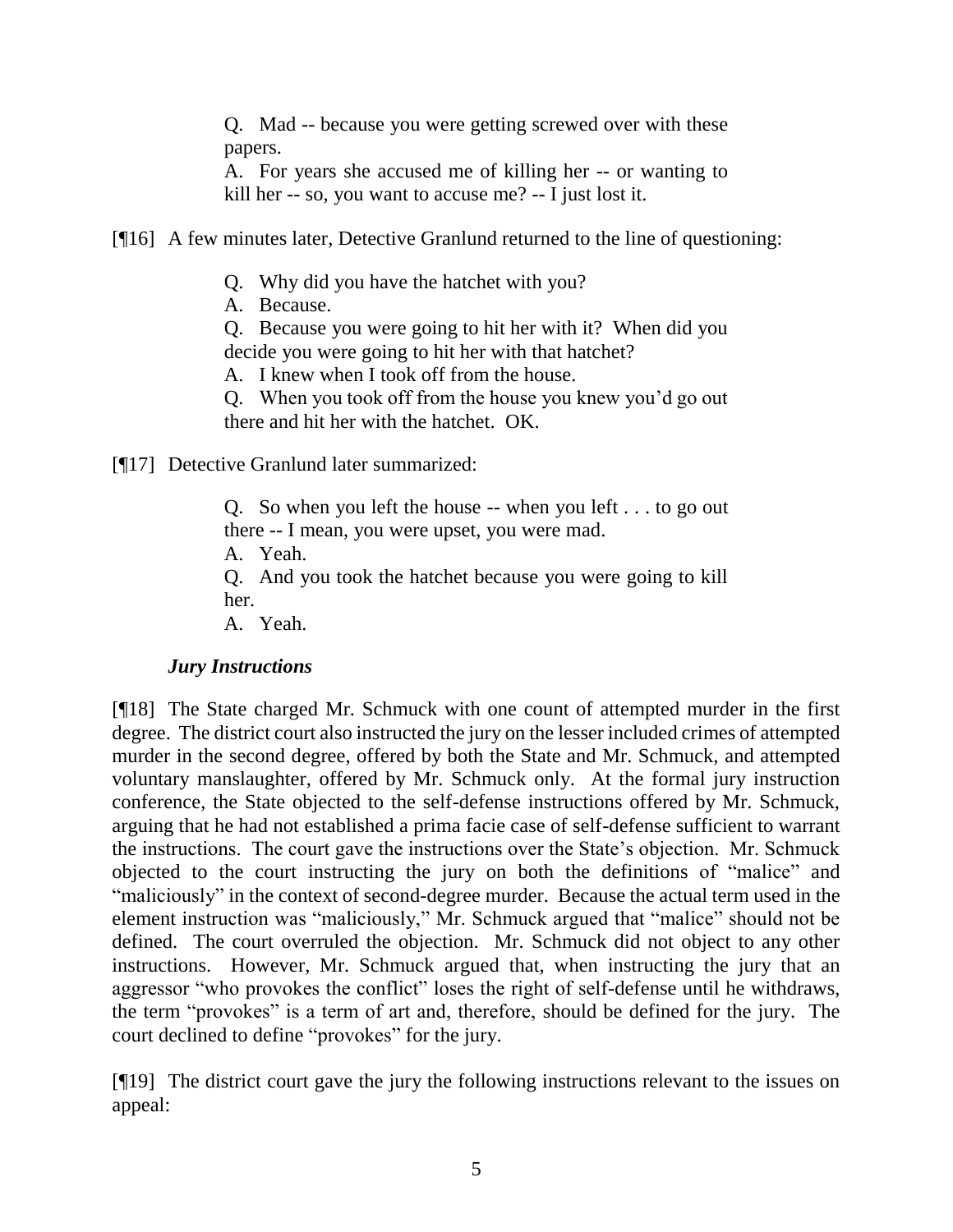### INSTRUCTION NO. 13

The pertinent elements of the crime of Murder in the First Degree are:

………

- 3. a person,
- 4. purposely
- 5. with premeditated malice,
- 6. killed another human being,

#### INSTRUCTION NO. 14

As used in Instruction No. 13:

"Purposely" means intentionally.

"Premeditated malice" means that the Defendant thought about and considered the idea of killing before the act which caused death was committed, and that the act which caused death was done with intent to kill and without legal justification or excuse.

"Premeditated" requires an interval sufficient to form the intent to kill before the commission of the act intended to result in death.

#### INSTRUCTION NO. 15

If you are not satisfied beyond a reasonable doubt that the defendant is guilty of the offense of Attempted Murder in the First Degree as charged in Count 1 of the Information, he may, however, be found guilty of any lesser offense, the commission of which is necessarily included in the offense charged, if the evidence is sufficient to establish his guilt of such lesser offense beyond a reasonable doubt.

The offense of Attempted Murder in the First Degree, with which the defendant is charged, also includes the lesser offense of Attempted Murder in the Second Degree and Attempted Voluntary Manslaughter.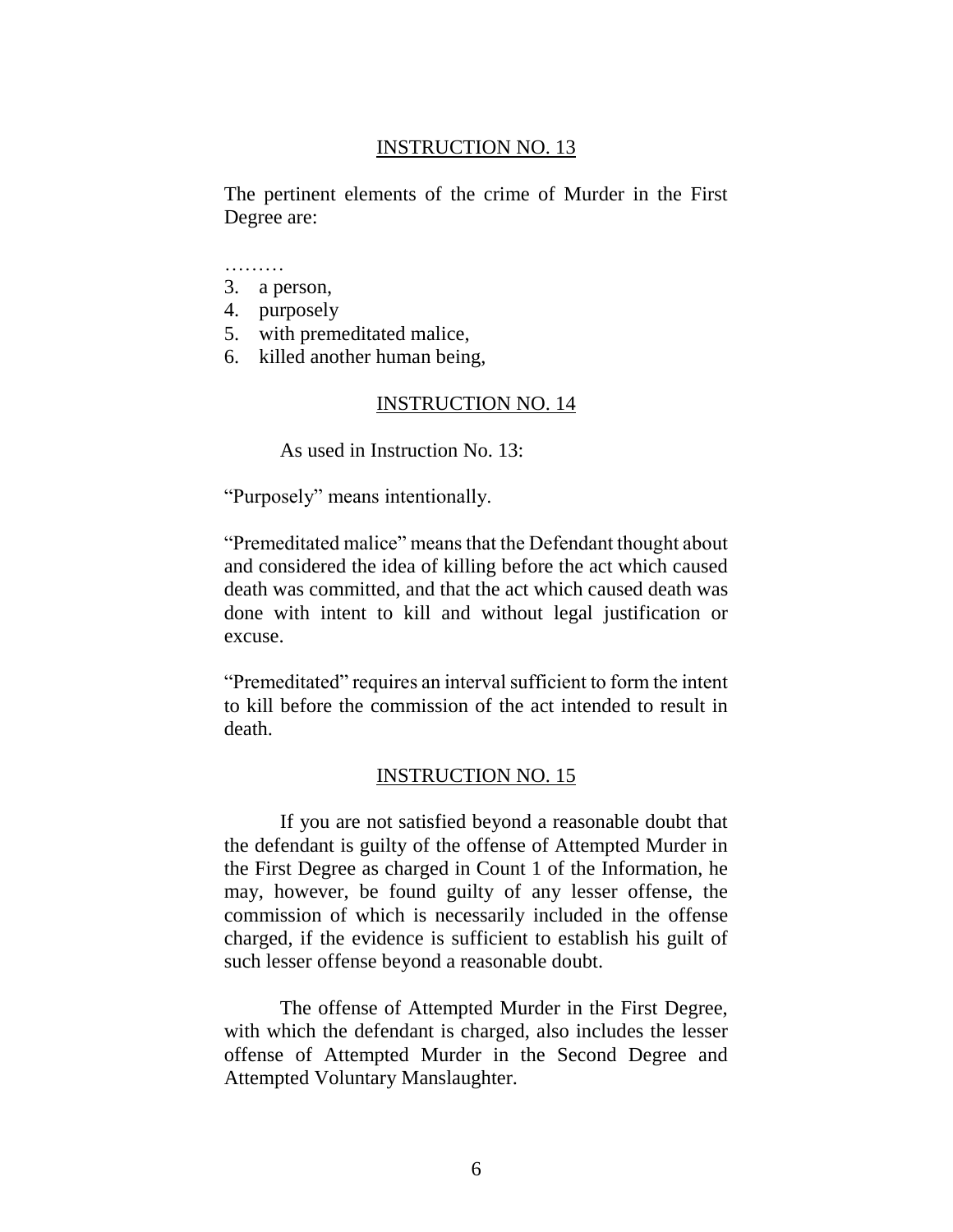### INSTRUCTION NO. 17

The pertinent elements of Second Degree Murder are:

#### ………

- 3. a person,
- 4. Purposely and,
- 5. Maliciously,
- 6. Killed a human being.

#### INSTRUCTION NO. 18

As used in Instruction No. 17 the term "malice" means that the act constituting the offense was done recklessly under circumstances manifesting an extreme indifference to the value of human life, and that the act was done without legal justification or excuse.

The term "maliciously" means that the act constituting the offense was done intentionally but without premeditation, was reasonably likely to result in death and was done recklessly under circumstances manifesting an extreme indifference to the value of human life, and was done without legal justification or excuse.

#### INSTRUCTION NO. 19

The elements of the lesser included offense Attempted Voluntary Manslaughter are:

- 1. On or about the 28th day of May, 2015,
- 2. In Fremont County, Wyoming,

3. The Defendant, Terry Laverne Schmuck, (Y.O.B. 1969),

4. Intending to commit the crime of Voluntary Manslaughter,

5. Did an act which was a substantial step towards committing the crime of Voluntary Manslaughter.

As used in this Instruction, a substantial step means conduct which is strongly corroborative of the firmness of the defendant's intention to complete the commission of the crime.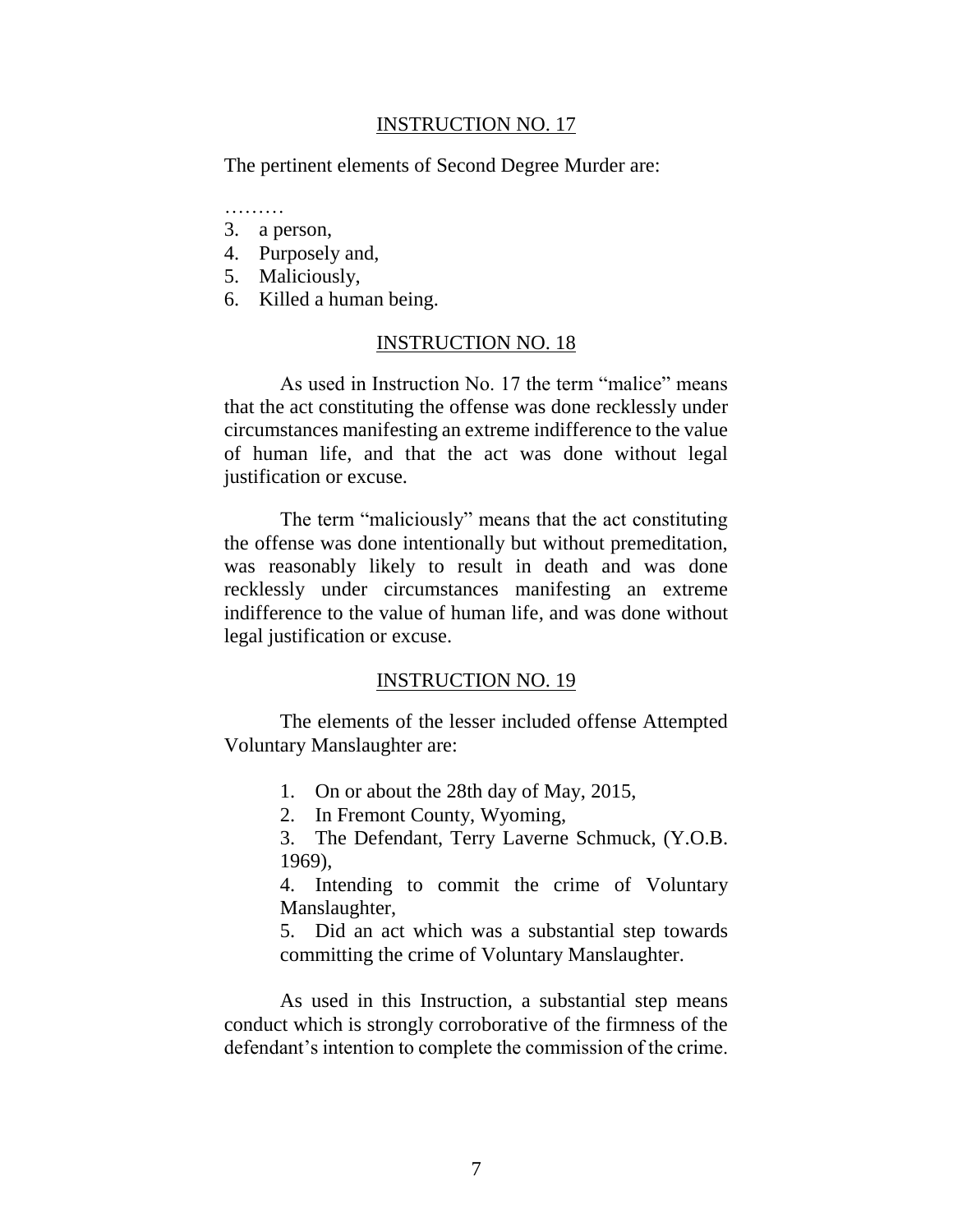If you find from your consideration of all the evidence that each of these elements has been proved beyond a reasonable doubt, then you should find the defendant guilty.

If, on the other hand, you find from your consideration of all the evidence that any of these elements has not been proved beyond a reasonable doubt, then you should find the defendant not guilty.

### INSTRUCTION NO. 20

The pertinent elements of Voluntary Manslaughter are:

- ………
- 3. A person,
- 4. Voluntarily,
- 5. Upon a sudden heat of passion,
- 6. Killed another human being.

### INSTRUCTION NO. 22

As used in Instruction No. 20 "sudden heat of passion" means such passion as naturally would be aroused in the mind of an ordinarily reasonable person in the same or similar circumstances as those in question which would cause him to act rashly, without reflection or deliberation, and from passion rather than from judgment. The heat of passion must be aroused suddenly, and the act resulting in death must occur while the defendant was acting under the direct and immediate influence of such heat of passion, and before sufficient time has elapsed to permit the heat of passion to cool.

[¶20] The district court used a stepped verdict form, instructing the jury that it need not proceed to consider lesser included offenses if it found the defendant guilty of the greater offense. Additional instructions will be discussed when relevant to our analysis.

### *Verdict and Post-Trial*

[¶21] The jury found Mr. Schmuck guilty of attempted murder in the second degree. The district court denied Mr. Schmuck's motion for a new trial based on various issues, only one of which is relevant to this appeal: the district court's instruction to the jury on the definition of both "malice" and "maliciously" in the context of second-degree murder. The court sentenced Mr. Schmuck to incarceration for thirty years to life. Mr. Schmuck subsequently filed a motion claiming ineffective assistance of counsel pursuant to W.R.A.P. 21. After a hearing, the court denied the motion. Mr. Schmuck timely perfected this appeal.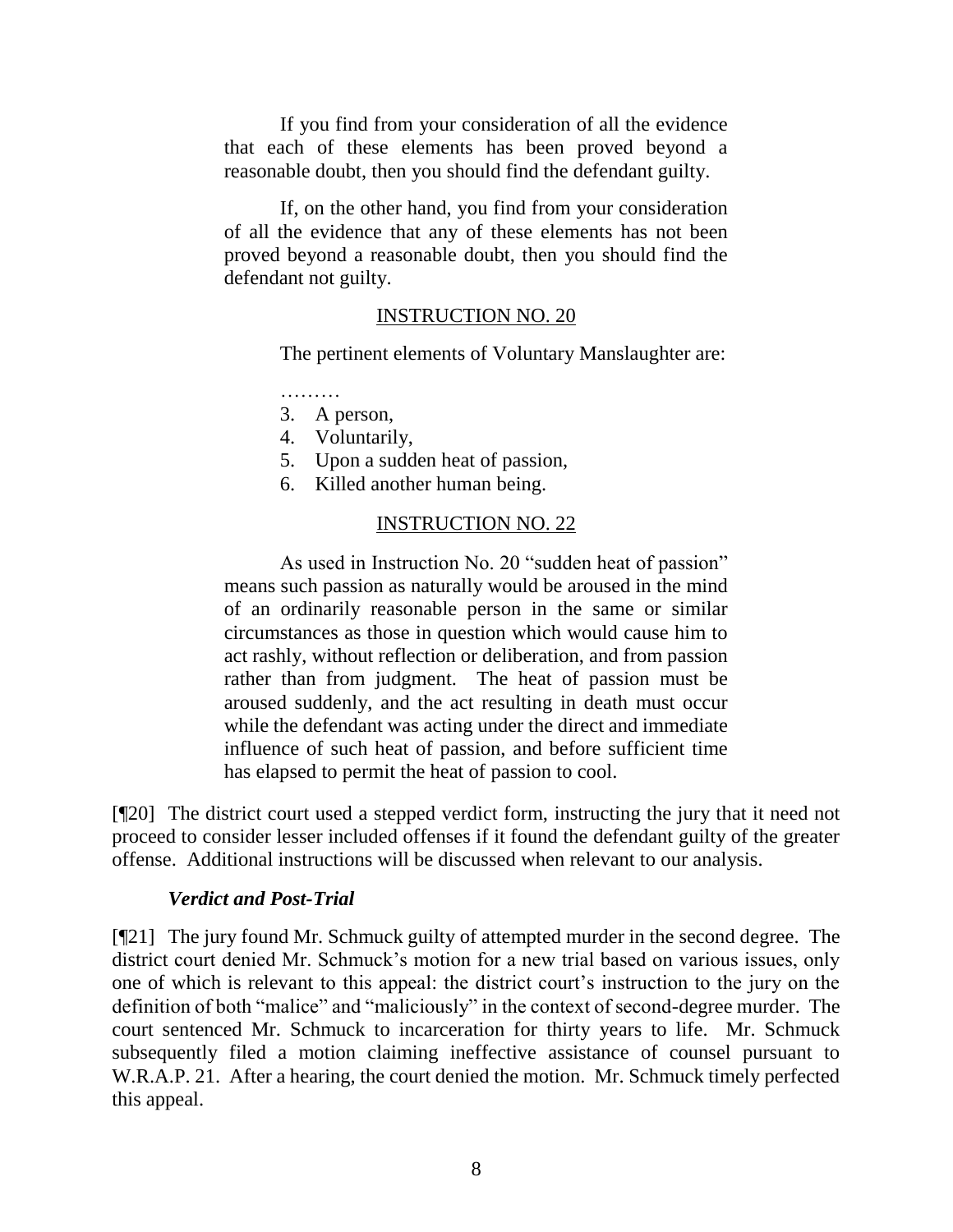# *DISCUSSION*

## *I. Did the jury instructions result in prejudicial error?*

# **A. Did the district court err when it failed to instruct the jury that the State must prove beyond a reasonable doubt the absence of a sudden heat of passion in order for the jury to find Mr. Schmuck guilty of first-degree or second-degree murder?**

[¶22] Mr. Schmuck contends that, under our recent decision in *Shull v. State*, 2017 WY 14, 388 P.3d 763 (Wyo. 2017), the jury was incorrectly instructed on the burden of proof for "sudden heat of passion," and that the error is reversible regardless of prejudice because it is structural error. The State concedes that our ruling in *Shull* requires reversal of Mr. Schmuck's conviction, but urges us to reconsider *Shull* in two ways: first, to return "sudden heat of passion" to its rightful place as part of an element of voluntary manslaughter rather than a mitigator to first- or second-degree murder; and, second, to review allegations of such error in our usual framework for claims of instructional error, rather than as structural error.

[¶23] In *Shull*, the defendant was charged with first-degree murder, second-degree murder, and voluntary manslaughter. 2017 WY 14, ¶ 19, 388 P.3d at 767. The district court declined to give the italicized language of Mr. Shull's requested instruction defining "malice" as:

> The term "malice" means that the act constituting the offense was done recklessly under circumstances manifesting an extreme indifference to the value of human life, that the act was done without legal justification or excuse, *and that the act was not done upon a sudden heat of passion*. [Emphasis added.]

*Id.* at  $\P$  21, 388 P.3d at 768. The jury was given a stepped verdict form, pursuant to which it was to consider the first-degree murder charge first, and then to proceed to the lesser included offenses only if it found him not guilty. *Id.* at ¶ 26, 388 P.3d at 769. "Because the jury found Shull guilty of first degree murder, it did not answer the questions concerning second degree murder or manslaughter." *Id.*

[¶24] We noted "that it is difficult to imagine a circumstance in which a prosecutor would charge voluntary manslaughter. That would involve proving something about the defendant's state of mind that negated malice." *Shull*, 2017 WY 14, ¶ 28, 388 P.3d at 769. We went on to hold that, once Mr. Shull presented some evidence that he acted in the sudden heat of passion, "the jury should have been told that the State had the burden of proving the absence of a sudden heat of passion . . . ." *Id.* at ¶ 34, 388 P.3d at 771. Other courts and commentators have recognized the same seeming contradiction, and the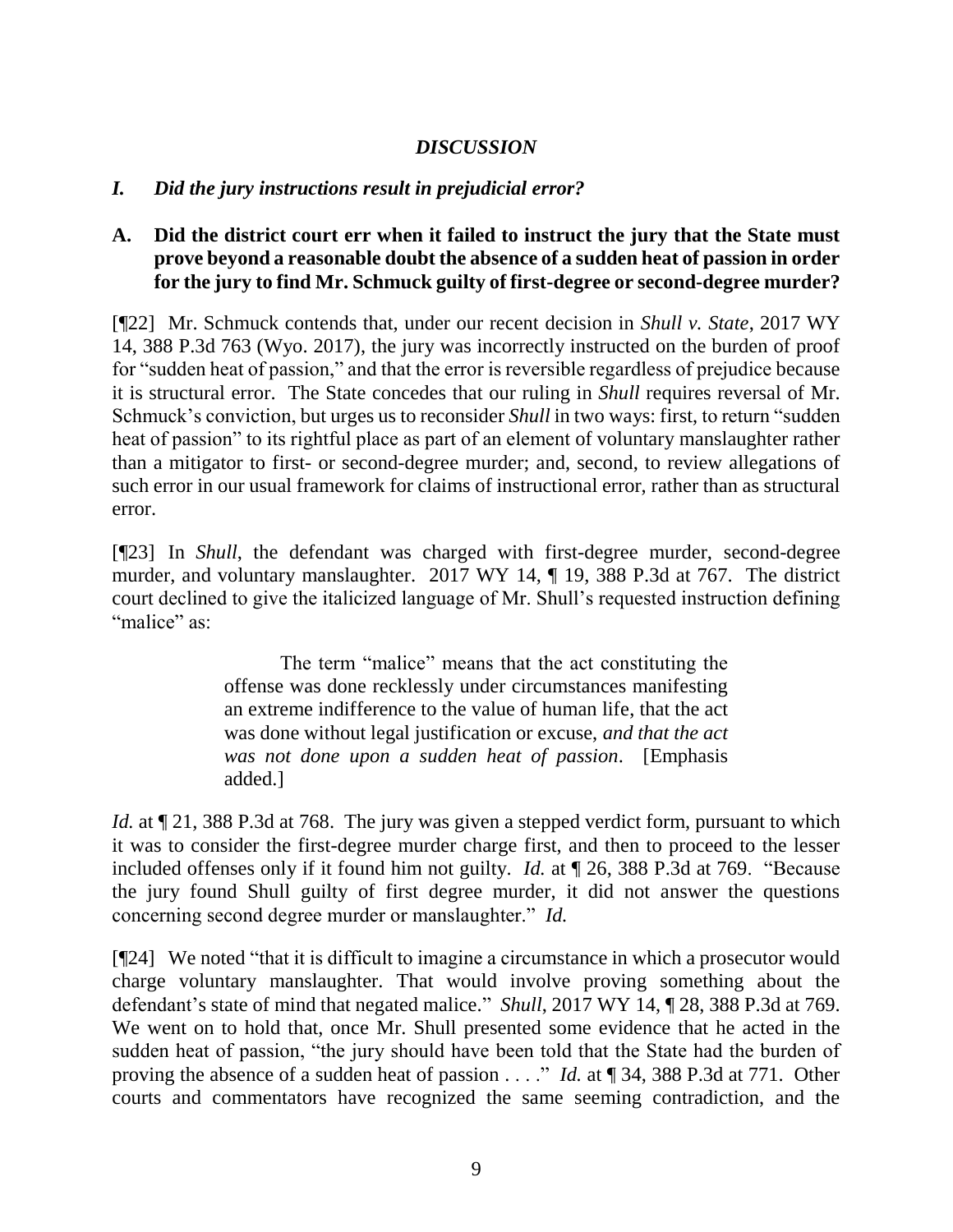majority of them have arrived at the same common-sense solution. *See, e.g., United States v. Delaney*, 717 F.3d 553, 559 (7th Cir. 2013) (The "seeming oddity" of requiring the government to bear the burden of proving absence of heat of passion beyond a reasonable doubt "just puts the government to its proof."); *United States v. Lesina*, [833 F.2d 156, 160](https://1.next.westlaw.com/Link/Document/FullText?findType=Y&serNum=1987146194&pubNum=0000350&originatingDoc=I7a05a8d0cc1c11e581b4a1a364f337cb&refType=RP&fi=co_pp_sp_350_160&originationContext=document&transitionType=DocumentItem&contextData=(sc.UserEnteredCitation)#co_pp_sp_350_160)  [\(9th Cir.](https://1.next.westlaw.com/Link/Document/FullText?findType=Y&serNum=1987146194&pubNum=0000350&originatingDoc=I7a05a8d0cc1c11e581b4a1a364f337cb&refType=RP&fi=co_pp_sp_350_160&originationContext=document&transitionType=DocumentItem&contextData=(sc.UserEnteredCitation)#co_pp_sp_350_160) 1987) ("We construe *Mullaney* [*v. Wilbur*, 421 U.S. 684, 95 S.Ct. 1881, 44 L.Ed.2d 508 (1975)] to require jury instructions for murder to state that the government bears the burden of proving beyond a reasonable doubt the absence of heat of passion or sudden quarrel where that defense is raised."); [2A Kevin F. O'Malley et al.,](https://1.next.westlaw.com/Link/Document/FullText?findType=Y&serNum=0284725018&pubNum=0102209&originatingDoc=I7a05a8d0cc1c11e581b4a1a364f337cb&refType=TS&originationContext=document&transitionType=DocumentItem&contextData=(sc.UserEnteredCitation)) *Federal Jury [Practice and Instructions](https://1.next.westlaw.com/Link/Document/FullText?findType=Y&serNum=0284725018&pubNum=0102209&originatingDoc=I7a05a8d0cc1c11e581b4a1a364f337cb&refType=TS&originationContext=document&transitionType=DocumentItem&contextData=(sc.UserEnteredCitation))* § 45:03, notes (6th ed. August 2017 update); *State v. Hinrichsen*, 877 N.W.2d 211, 235 (Neb. 2016) (Connolly, J., dissenting) ("The majority's assumption that the sudden quarrel defense is presented to the jury and that the jury understands the State has the burden to disprove the defense is nothing more than an implausible legal fiction."). *But see United States v. Molina-Uribe*, 853 F.2d 1193, 1204 (5th Cir. 1988), *overruled on other grounds by United States v. Bachynsky*, 934 F.2d 1349 (5th Cir. 1991), *overruling on other grounds recognized by United States v. Watch*, 7 F.3d 422, 427 (5th Cir. 1993). 4

[¶25] In *United States v. Lofton*, 776 F.2d 918, 921 (10th Cir. 1985), the government made the same argument the State makes here.

> The core of the Government's argument is that the court implicitly defined malice and heat of passion as mutually exclusive and that the structure of the charge forced the jury to find the presence of malice, and thus the absence of heat of passion, in order to find murder. Together with the reasonable doubt standard, the Government contends, the instructions were sufficient under *Mullaney.*

[¶26] The Tenth Circuit rejected that argument, finding the instructions given there were

insufficient to inform the jury that the Government must prove the absence of heat of passion beyond a reasonable doubt. A clear and unambiguous instruction to this effect is the constitutional minimum required by *Mullaney. Cf. [Bollenbach](https://1.next.westlaw.com/Link/Document/FullText?findType=Y&serNum=1946112852&pubNum=708&originatingDoc=I554723d494b411d9bdd1cfdd544ca3a4&refType=RP&fi=co_pp_sp_708_405&originationContext=document&transitionType=DocumentItem&contextData=(sc.UserEnteredCitation)#co_pp_sp_708_405)  v. United States*, [326 U.S. 607, 613, 66 S.Ct. 402, 405, 90 L.Ed.](https://1.next.westlaw.com/Link/Document/FullText?findType=Y&serNum=1946112852&pubNum=708&originatingDoc=I554723d494b411d9bdd1cfdd544ca3a4&refType=RP&fi=co_pp_sp_708_405&originationContext=document&transitionType=DocumentItem&contextData=(sc.UserEnteredCitation)#co_pp_sp_708_405)  [350 \(1946\)](https://1.next.westlaw.com/Link/Document/FullText?findType=Y&serNum=1946112852&pubNum=708&originatingDoc=I554723d494b411d9bdd1cfdd544ca3a4&refType=RP&fi=co_pp_sp_708_405&originationContext=document&transitionType=DocumentItem&contextData=(sc.UserEnteredCitation)#co_pp_sp_708_405) ("A conviction ought not to rest on an equivocal direction to the jury on a basic issue").

*Lofton*, 776 F.2d at 922.

<sup>&</sup>lt;sup>4</sup> The Fifth Circuit subsequently recognized that "the malice element of the traditional offense of murder implicitly forces prosecutors to *disprove* the existence of adequate provocation when the evidence suggests that it may be present" in *United States v. Browner*, 889 F.2d 549, 552 (5th Cir. 1989).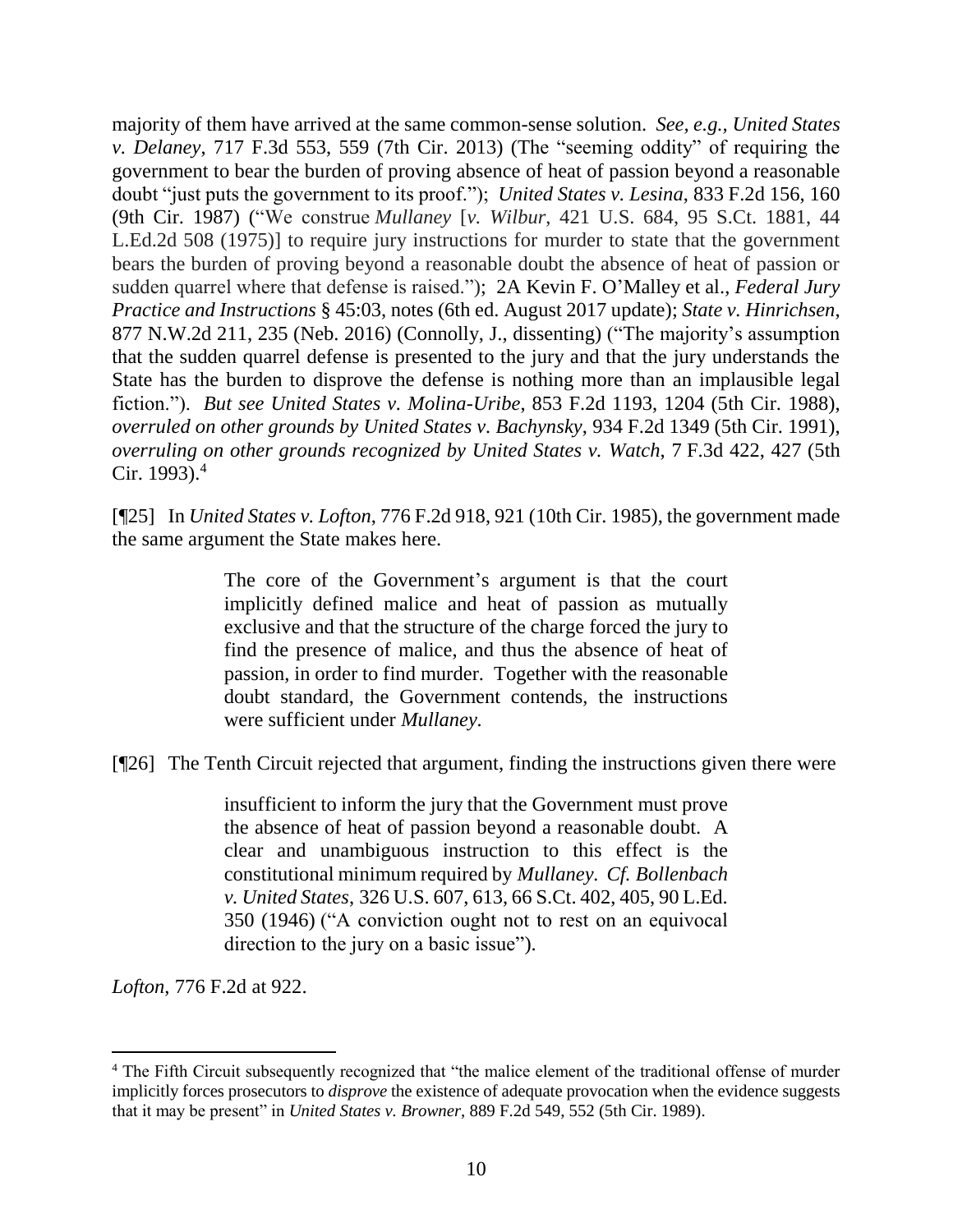[¶27] A careful reading of *State v. Auchampach*, 540 N.W.2d 808 (Minn. 1995), a case relied upon by the State in *Shull*, actually supports our holding in *Shull*. There, the court held:

> We conclude that when, as in this case, the defendant is charged with premeditated murder and sufficient evidence is adduced at trial for a jury reasonably to infer that the defendant caused the death of another person in the heat of passion, provoked by such words or acts of another as would provoke a person of ordinary self-control under like circumstances, the *state has the burden to prove beyond a reasonable doubt the absence of heat of passion*.

*Auchampach*, 540 N.W.2d at 818 (emphasis added). The court there found that the jury instructions as a whole adequately instructed the jury of this burden, but there, among other instructions, the following pattern instruction was given:

> CRIMJIG 11.04, entitled "Murder in the First Degree-Premeditation-Murder and Manslaughter Distinguished," provides:

> If a person intentionally kills another, the statutes of Minnesota provide that defendant is not guilty of murder if defendant acted in the heat of passion provoked by such words or acts as would provoke a person of ordinary self-control in like circumstances. Such heat of passion, however, is not a complete excuse for the killing of another person. Whoever intentionally causes the death of another in such heat of passion is guilty of manslaughter in the first degree.

*Id.* at 815 n.5. *See also* Cal. Jury Instr. -- Crim. 8.50 (September 2017 update) (using similar language).

[¶28] We held in *Shull* that the failure to instruct the jury that the State had the burden of proving the absence of a sudden heat of passion was a violation of the due process clause. 2017 WY 14, ¶ 32, 388 P.3d at 771 (quoting *Mullaney*, 421 U.S. at 703-04, 95 S.Ct. at 1892 ("[T]he Due Process Clause requires the prosecution to prove beyond a reasonable doubt the absence of the heat of passion on sudden provocation when the issue is properly presented in a homicide case.")). Although not cited in its brief, the State argued that *Patterson v. New York*, 432 U.S. 197, 97 S.Ct. 2319, 53 L.Ed.2d 281 (1977) controls, rather than *Mullaney*. Some commentators have observed that the distinction between the two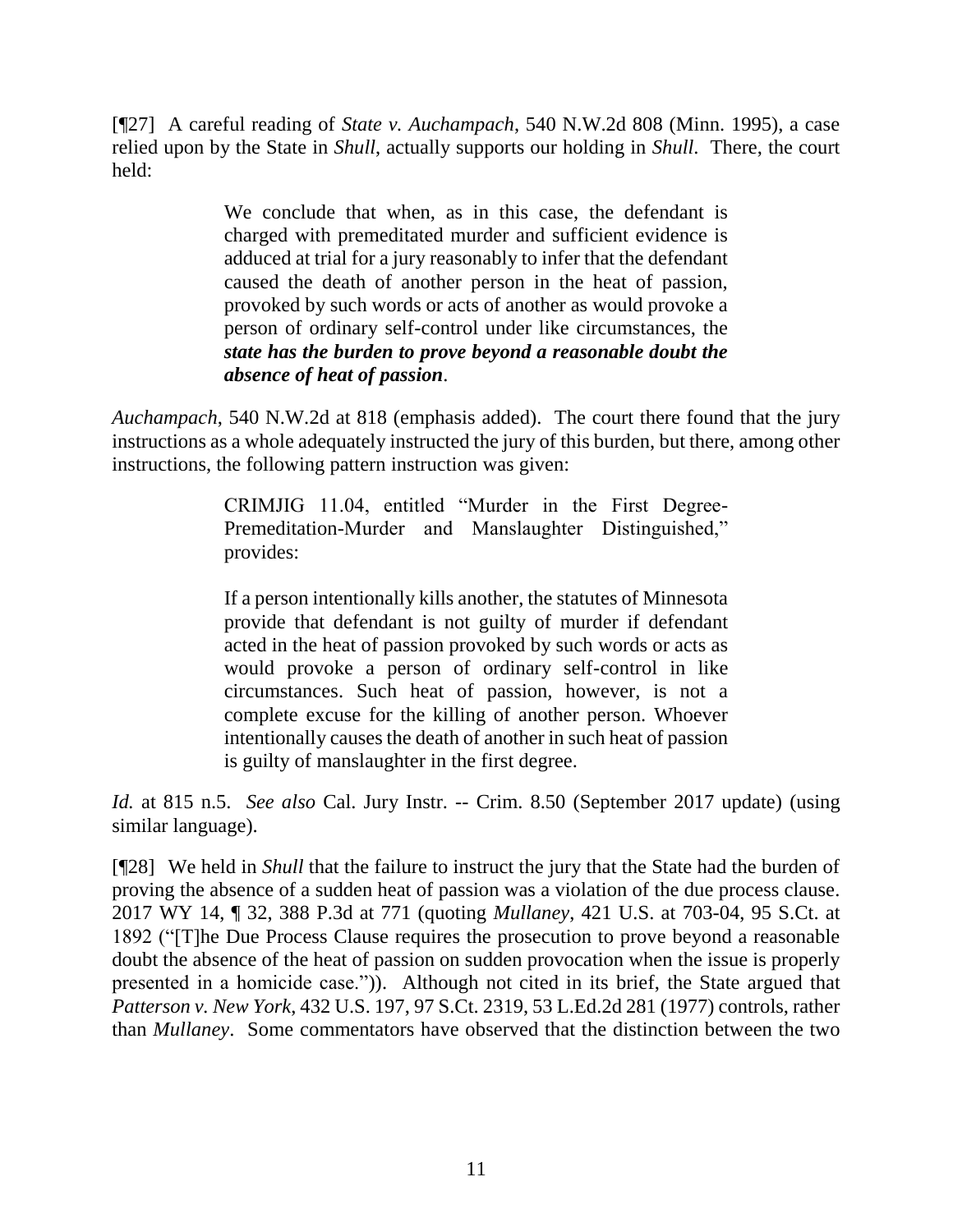cases is not immediately apparent; <sup>5</sup> however, it seems clear that *Mullaney* controls, under these facts and Wyoming law. The Maine statutes at issue in *Mullaney*, like the Wyoming statutes here, included malice as an element of murder,<sup>6</sup> and defined manslaughter as excluding malice aforethought. In contrast, the New York murder statute in *Patterson* did not include malice in its definition of murder.<sup>7</sup> Instead, "extreme emotional disturbance"

 [T]he Maine murder statute, Me. Rev. Stat. Ann., Tit. 17, § 2651 (1964), provides:

'Whoever unlawfully kills a human being with malice aforethought, either express or implied, is guilty of murder and shall be punished by imprisonment for life.'

The manslaughter statute, Me. Rev. Stat. Ann., Tit. 17, § 2551 (1964), in relevant part provides:

'Whoever unlawfully kills a human being in the heat of passion, on sudden provocation, without express or implied malice aforethought . . . shall be punished by a fine of not more than \$1,000 or by imprisonment for not more than 20 years . . . .'

*Mullaney*, 421 U.S. at 686 n.3, 95 S.Ct. at 1883 n.3.

6

7

"A person is guilty of murder in the second degree when:

"1. With intent to cause the death of another person, he causes the death of such person or of a third person; except that in any prosecution under this subdivision, it is an affirmative defense that:

"(a) The defendant acted under the influence of extreme emotional disturbance for which there was a reasonable explanation or excuse, the reasonableness of which is to be determined from the viewpoint of a person in the defendant's situation under the circumstances as the defendant believed them to be. Nothing contained in this paragraph shall constitute a defense to a prosecution for, or preclude a conviction of, manslaughter in the first degree or any other crime."

Section 125.20(2), N.Y. Penal Law § 125.20(2), (McKinney 1975), provides:

"A person is guilty of manslaughter in the first degree when:

"2. With intent to cause the death of another person, he causes the death of such person or of a third person under circumstances which do not constitute murder because he acts under the influence of extreme emotional disturbance, as defined in paragraph (a) of subdivision one of section 125.25. The fact that homicide was committed under the influence of extreme emotional disturbance constitutes a mitigating circumstance reducing murder to manslaughter in the first degree and need not be proved in any prosecution initiated under this subdivision."

*Patterson*, 432 U.S. at 198-99 nn.2 & 3, 97 S.Ct. at 2321 nn.2 & 3.

<sup>5</sup> 1 Wayne R. LaFave, Substantive Criminal Law § 1.8 (2d ed. October 2017 update) ("[S]uffice it to note here that some commentators have found it impossible to reconcile *Patterson* with the *Mullaney* notion that the prosecution must *always* carry the burden of persuasion as to all offense elements.").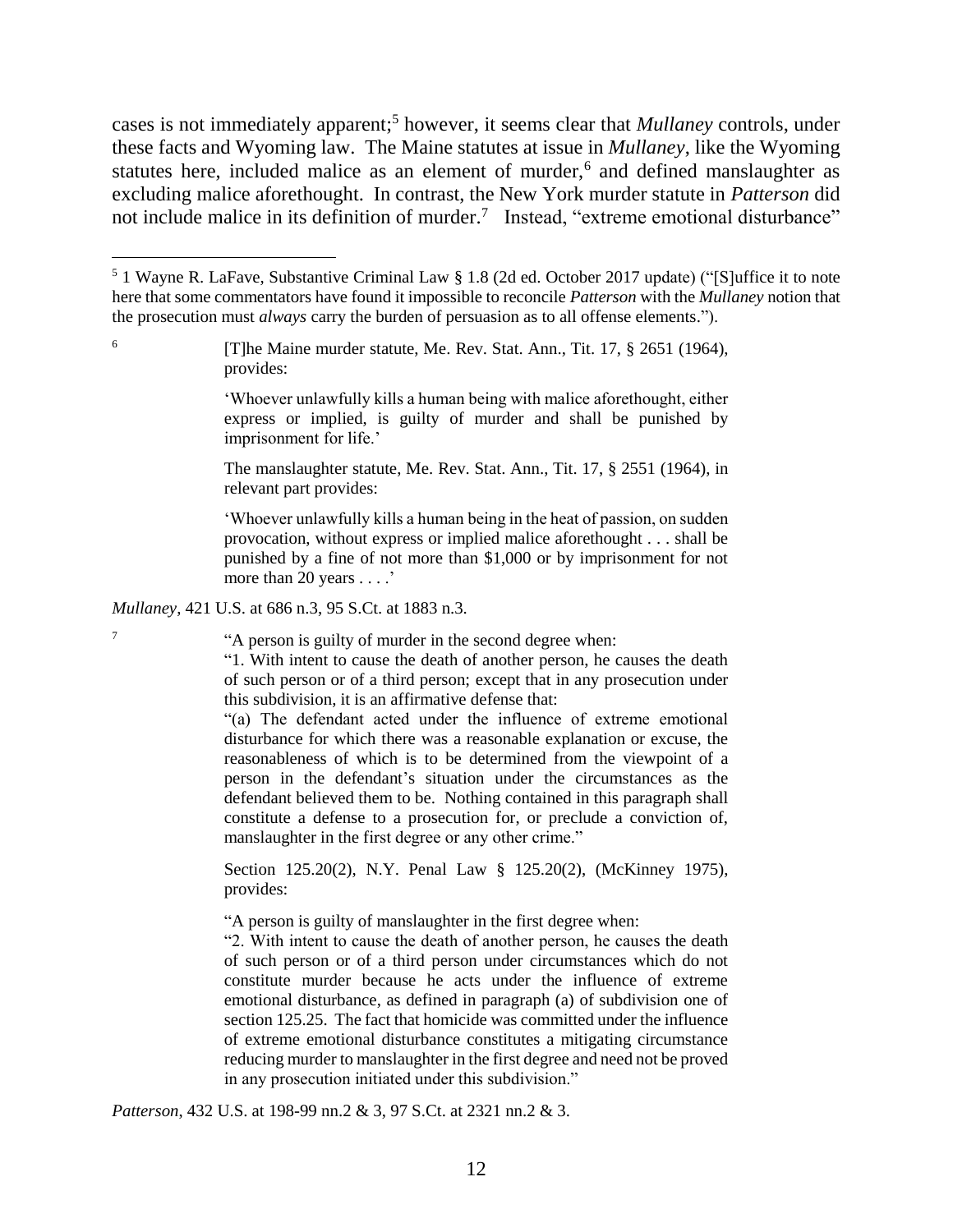was an affirmative defense, and the Court held that "nothing was presumed or implied against Patterson," *Id.* at 216, 97 S.Ct. at 2330, so requiring him to prove his affirmative defense by a preponderance of the evidence did not deprive him of due process of law. *Id.* at 205, 97 S.Ct. at 2324. The *Patterson* court distinguished *Mullaney*, saying the instructions there "emphasized that 'malice aforethought and heat of passion on sudden provocation are two inconsistent things'; thus, by proving the latter the defendant would negate the former." *Id.* at 213, 97 S.Ct. at 2328. The distinction was further explained in *Smith v. United States*, 568 U.S. 106, 110, 133 S.Ct. 714, 719, 184 L.Ed.2d 570 (2013), where the Court said:

> The State is foreclosed from shifting the burden of proof to the defendant only "when an affirmative defense *does* negate an element of the crime." *Martin v. Ohio*, 480 U.S. 228, 237, 107 S.Ct. 1098, 94 L.Ed.2d 267 (1987) (Powell, J., dissenting). Where instead it "excuse[s] conduct that would otherwise be punishable," but "does not controvert any of the elements of the offense itself," the Government has no constitutional duty to overcome the defense beyond a reasonable doubt. *Dixon v. United States*, 548 U.S. 1, 6, 126 S.Ct. 2437, 165 L.Ed.2d 299 (2006).

Under Wyoming law, as the State concedes, "when a jury finds a sudden heat of passion a finding of malice is precluded . . . ." Thus, sudden heat of passion does controvert the malice element of murder.

[¶29] We do not share the State's concern with the *Shull* requirement to inform the jury that the State has the burden of showing the absence of a sudden heat of passion, once the defendant has made the necessary showing. "Voluntarily, upon a sudden heat of passion," will continue to be an element of the crime of voluntary manslaughter that the State must prove beyond a reasonable doubt in order to convict the defendant of voluntary manslaughter. Stepped verdict forms can still be provided to juries. And rather than assume the jury understands that malice and sudden heat of passion are mutually exclusive, and that it is the State's burden to prove malice and disprove sudden heat of passion beyond a reasonable doubt, the jury should be expressly instructed to that effect.

[¶30] The State seizes upon our recognition in *Shull* that, while sudden heat of passion will typically be "a mitigator and not an element when a defendant is charged with murder," 2017 WY 14, ¶ 31, 388 P.3d at 770, on the rare occasions that a defendant is charged only with voluntary manslaughter and not murder, "sudden heat of passion is an element rather than a mitigating factor." *Id.* at ¶ 28 n.8, 388 P.3d at 769 n.8. It argues that we have infringed on the legislative power to determine what acts constitute crimes, and created a crime that is void for vagueness and will give prosecutors too much, or not enough,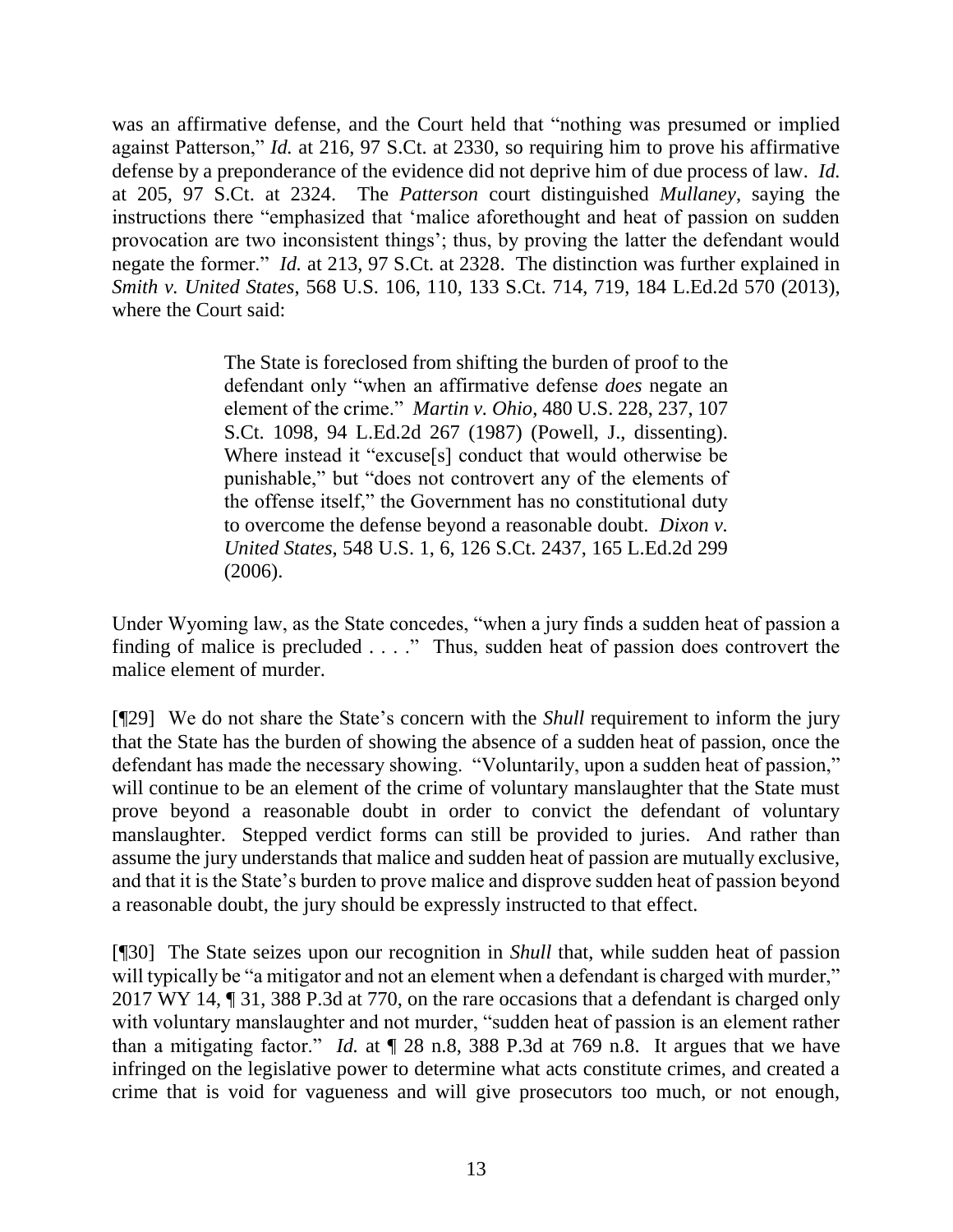discretion, in making their charging decisions. But rather than venture into the thicket of branding sudden heat of passion as a mitigator, a partial justification or partial excuse, *see* Mitchell N. Berman & Ian P. Farrell, *Provocation Manslaughter as Partial Justification and Partial Excuse*, 52 Wm. & Mary L. Rev. 1027, 1031 (2011) ("While the precise nature of the distinction is disputed, justification defenses are generally said to apply when the actor's conduct is not wrongful, whereas excuse defenses are said to apply when the actor engages in wrongful conduct but is not liable, particularly because the actor is not blameworthy."), we suggest that there is very little difference between the State's position and this Court's analysis in *Shull*. The State concedes that "when a jury finds sudden heat of passion a finding of malice is precluded," and at oral argument it recognized that it was capable of fashioning a workable series of jury instructions which would include in the murder instructions definitions of "malice" and "maliciously" which explain that a finding of sudden heat of passion negates malice.

[¶31] We do, however, take heed of the State's argument regarding our conclusion in *Shull* that these instructional errors constituted structural error. 2017 WY 14, ¶ 51, 388 P.3d at 775. Sudden heat of passion was an integral part of Mr. Shull's theory of defense, *Id.* at ¶ 19, 388 P.3d at 767, and we held that the instructions given deprived him of adequately presenting that theory. Further, the instructions did not inform the jury of the State's burden to disprove sudden heat of passion. *Id.* at ¶ 34, 388 P.3d at 771. We compared the error to the error in *Sullivan v. Louisiana*, 508 U.S. 275, 113 S.Ct. 2078, 124 L.Ed.2d 182 (1993), where the Supreme Court found that the failure to instruct the jury that the government had the burden to prove each element of the charged crime beyond a reasonable doubt was a structural error because it "vitiates *all* the jury's findings." *Shull*, ¶ 43, 388 P.3d at 773, (quoting *Sullivan*, 508 U.S. at 281, 113 S.Ct. at 2082). Upon further careful reflection, and considering the context of the cases raising this issue since *Shull*, we find that the instructional errors discussed above are less like those in *Sullivan*, and more like the instructional errors at issue in *Neder v. United States*, 527 U.S. 1, 119 S.Ct. 1827, 144 L.Ed.2d 35 (1999). There,

> the United States Supreme Court ruled that an error in failing to instruct the jury on an essential element of an offense is not part of the limited class of fundamental constitutional errors "so intrinsically harmful as to require automatic reversal (i.e. affect substantial rights) without regard to their effect on the outcome."

*Granzer v. State*, 2008 WY 118, ¶ 15, 193 P.3d 266, 271 (Wyo. 2008) (quoting *Neder*, 527 U.S. at 7, 119 S.Ct. at 1833). In *Granzer*, we reviewed our precedent on the distinction between trial error and structural (or "fundamental") error, and concluded "that a trial court's failure to instruct on an element of a crime is not a structural or fundamental error, but rather a trial error." *Id.* at  $\P$  18, 193 P.3d at 271-72. Although we are very cognizant of the importance of stare decisis, we agree with Justice Anthony Kennedy, who said that "[t]o re-examine your premise is not a sign of weakness of your judicial philosophy.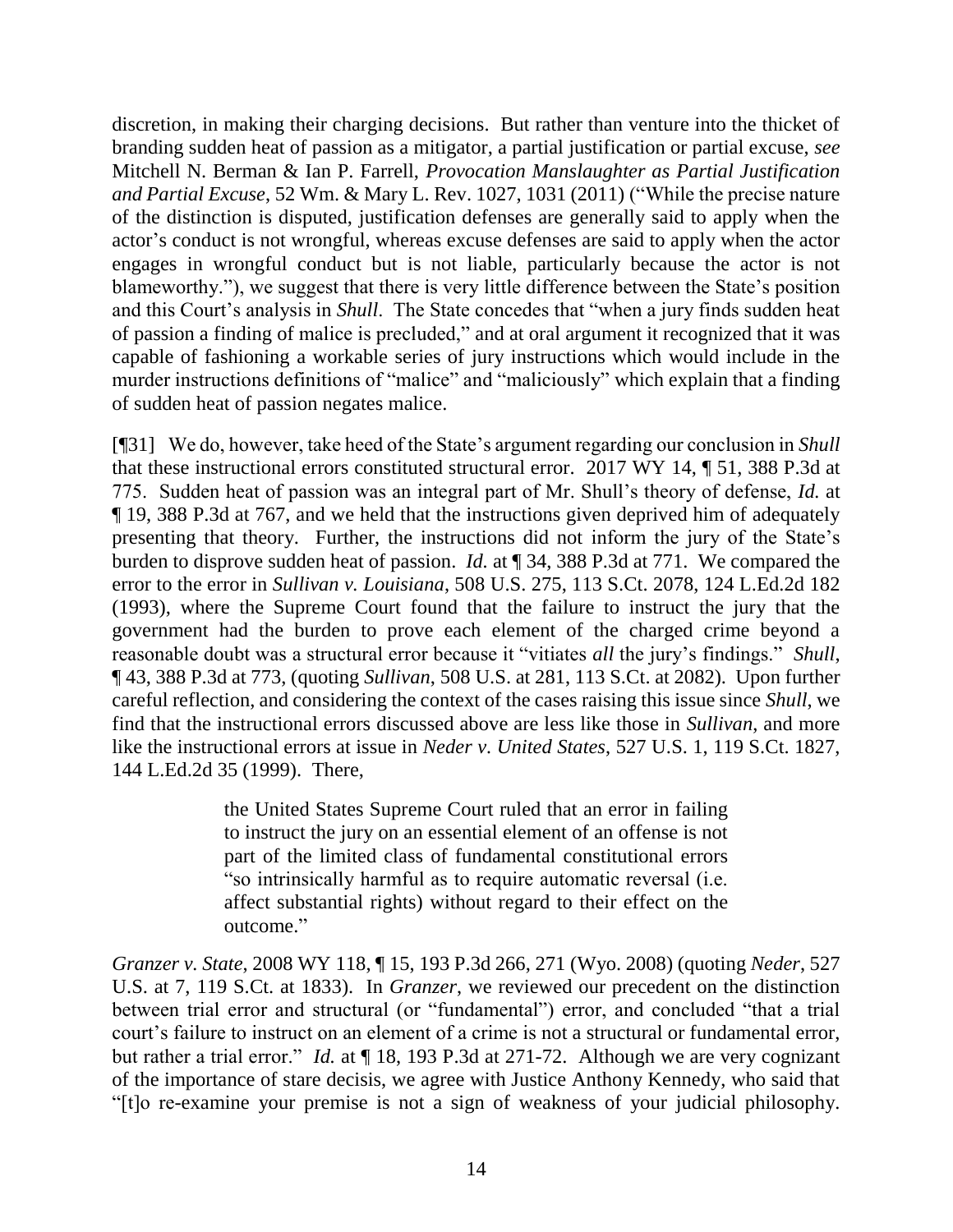It's a sign of fidelity to your judicial oath." Sergio J. Campos, *Changing Course*, 65 U. Kan. L. Rev. 1025 (2017) (citing Mark Sherman, *Justice: Changing Course on the Bench Is Not Weakness*, AP NEWS (Sept. 23, 2016), https://apnews.com/93476b06b78c409393f38df4d5d507b7 (last visited Mar. 17, 2017)). We overrule our application of the structural error standard to the incorrect sudden heat of passion instructions in *Shull*, and return to the standard of review of instructional error enunciated in *Granzer*.

[¶32] Where, as here, the defendant has not lodged an appropriate trial objection, we will apply the plain error standard of review. *Collins v. State*, 2015 WY 92, ¶ 10, 354 P.3d 55, 57 (Wyo. 2015). "Plain error exists when: 1) the record is clear about the incident alleged as error; 2) there was a transgression of a clear and unequivocal rule of law; and 3) the party claiming the error was denied a substantial right resulting in material prejudice*.*" *Id.* To show material prejudice, an appellant "must demonstrate a reasonable possibility that the jury verdict would have been more favorable in the absence of the error." *Tingey v. State*, 2017 WY 5, ¶ 27, 387 P.3d 1170, 1178 (Wyo. 2017) (quoting *Vaught v. State*, 2016 WY 7, ¶ 14, 366 P.3d 512, 516 (Wyo. 2016)).

[¶33] The district court's instructions applicable to first-degree and second-degree murder did not inform the jury of the State's burden to prove the absence of a sudden heat of passion to convict Mr. Schmuck of those crimes, and thus the record clearly shows the alleged error. The query of the second prong—whether the instructions violate a clear and unequivocal rule of law—is not as easily answered. On one hand, the instructions violate *Shull's* unequivocal rule of law that, when a defendant presents some evidence that he acted in a sudden heat of passion, the State has the burden to prove its absence. 2017 WY 14, ¶ 34, 388 P.3d at 771. At a minimum, the evidence indicated that passion played a role in Mr. Schmuck's actions and, under *Shull*, the State had the burden to prove that he did not act with a sudden heat of passion.

[¶34] However, *Shull* was not a clear and unequivocal rule of law at the time of Mr. Schmuck's trial, as it was not published until nearly fifteen months after his conviction. In *Miller v. State*, we noted that "[w]e have never addressed the issue of whether an alleged error in jury instructions is evaluated at the time of trial or while the appeal is pending." 2015 WY 68,  $\P$  7, 350 P.3d 264, 266 (Wyo. 2015).<sup>8</sup> In that case, the trial court gave the

<sup>8</sup> In a later case, *Vaught v. State*, we stated that "to establish that failure to give [a jury] instruction violated a clear rule of law, [an appellant] must provide authority showing that, *at the time of his trial*, Wyoming law had a clear-cut requirement that juries be given the instruction he now champions." 2016 WY 7,  $\P$  14, 366 P.3d 512, 516 (Wyo. 2016) (citing *Causey v. State*, 2009 WY 111, ¶¶ 20-21, 215 P.3d 287, 293-94 (Wyo. 2009) (emphasis added). However, neither *Vaught* nor *Causey* called on us to determine *when* a rule of law must be "clear and unequivocal" to meet plain error review. *See Vaught*, ¶¶ 26, 30, 366 P.3d at 518, 519 (finding no violation of a "clearly established" rule of law where the purported rule of law is a *"*broad, vague, and general" concept found in the Model Penal Code but not in the Wyoming statute); *Causey*, ¶ 20, 215 P.3d at 294 (finding no violation of a clear rule of law where the purported rule of law "can be derived only through a meticulous examination of the subtle discussions contained in [several] cases"). Thus,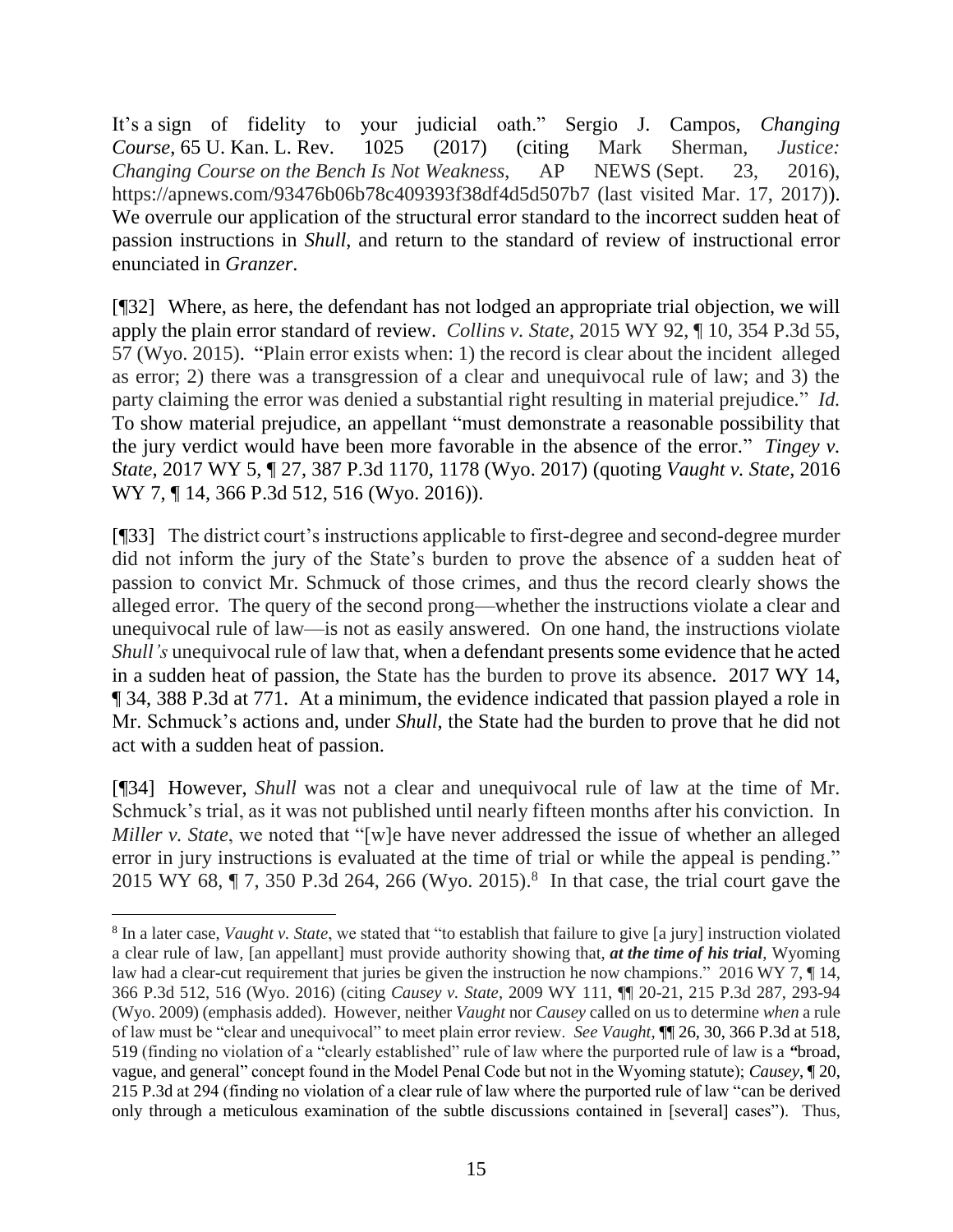jury an instruction defining the term "malice" in accordance with then-settled Wyoming law. *Id.* But our subsequent decision in *Wilkerson v. State*, 2014 WY 136, 336 P.3d 1188 (Wyo. 2014) changed the definition of "malice" for the purposes of murder and the definition provided to Miller's jury consequently violated the law in effect at the time of our review. *Miller*, ¶ 7, 350 P.3d at 266*.* Thus, we were asked to decide when a rule of law must be "clear and unequivocal" for the purposes of plain error review: at the time of trial or at the time of appellate review. *Id.* We found it unnecessary to decide the question, however, because the appellant could not show prejudice sufficient to meet the third prong of plain error review. *Id.* at ¶ 8, 350 P.3d at 266 ("Even assuming that the alleged error should be evaluated at the time of appellate consideration and that Appellant can establish that Jury Instruction No. 14 violated a clear and unequivocal rule of law, Appellant has not demonstrated that he was prejudiced by the instruction."); *see also Johnson v. State*, 2015 WY 118,  $\sqrt{21}$ , 356 P.3d 767, 773 (Wyo. 2015) (declining to decide whether the violation of the newly-settled *Wilkerson* rule constitutes a "clearly established law" for the purposes of plain error review because, as in *Miller*, the appellant could not show material prejudice).

[¶35] Once more, as in *Miller* and *Johnson*, it remains unnecessary to decide when a rule of law must be "clear and unequivocal" under the second prong of plain error review. Mr. Schmuck suffered no prejudice from the instruction given and cannot satisfy the third prong. Although defense counsel initially proposed the jury instruction on voluntary manslaughter, it was never expressed as Mr. Schmuck's theory of defense. While Mr. Schmuck testified that had he been "mad," "upset," and "pissed off," he stated that he calmed down "quite a bit" as he drove to Mrs. Schmuck's house; that he stopped along the way and considered turning around and going home; and that he ultimately continued driving to the house so he could "talk to her" about "why she's doing the divorce this way instead of like we talked about."

[¶36] Defense counsel consistently asserted that Mr. Schmuck was not acting with a sudden heat of passion. In his opening statement, defense counsel explained to the jury that Mr. Schmuck had "cooled off" before arriving at the house. In the motion for judgment of acquittal, he stated that "the evidence has shown that when he went into the house, he had had time to cool." In closing, he maintained that Mr. Schmuck had time to "cool down and think" during the twenty-mile drive to the house. Defense counsel alleged that parking the car down the street and cutting the telephone wires indicated that Mr. Schmuck had cooled down—because if he was really mad, he would have barged right in. Instead, he argued, Mr. Schmuck went to the house with the simple intent of having a conversation with Mrs. Schmuck and cut the phone lines so she would not call anyone and they could talk without interruption.

[¶37] According to defense counsel, when Mrs. Schmuck pointed a gun at Mr. Schmuck and pulled the trigger, he reacted instinctively—a "fight-or-flight" reaction—and pushed

*Vaught's* statement that an appellant must show that the rule of law was clear and unequivocal "at the time of trial" is merely dicta, and the issue remains undecided by this Court.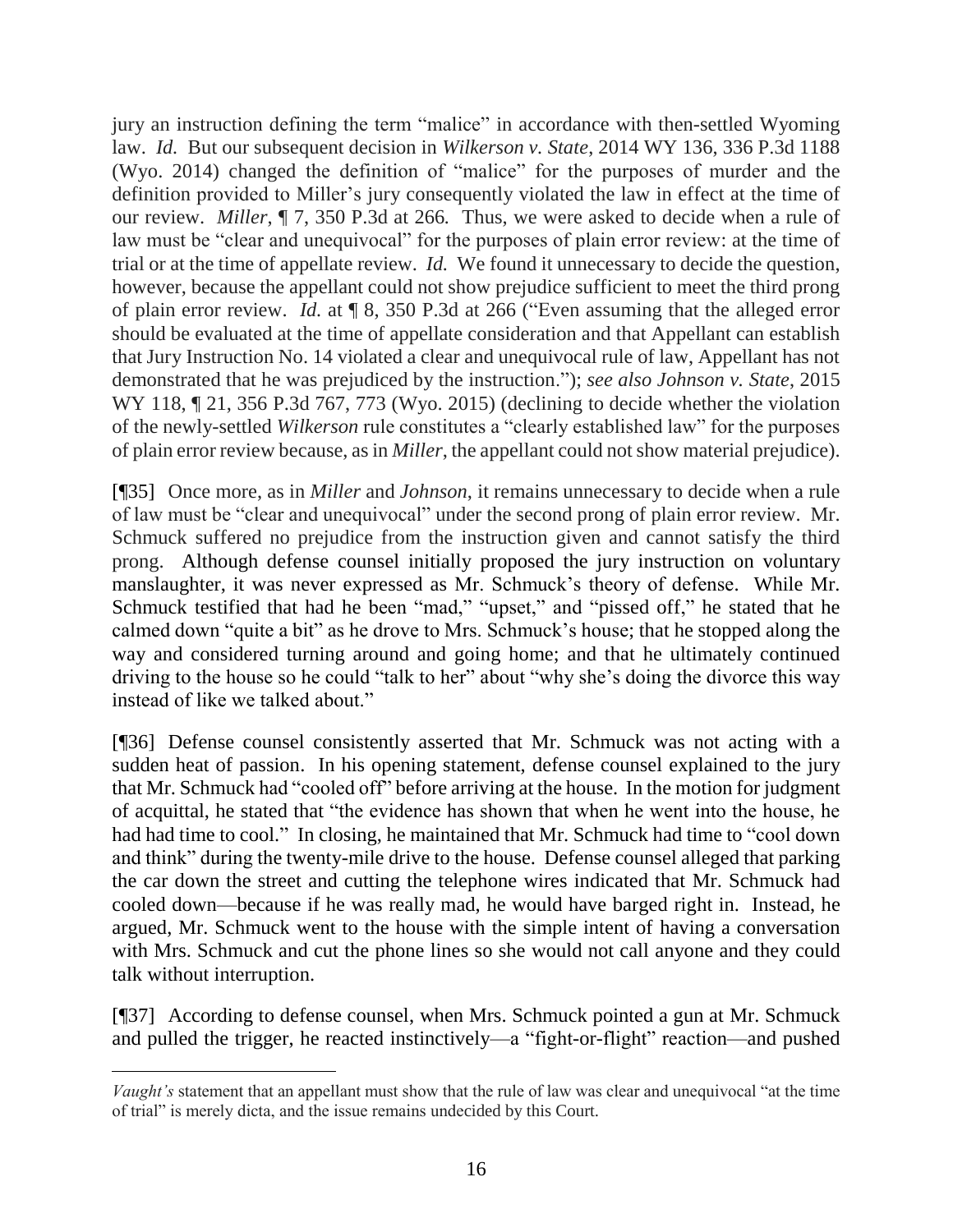the gun out of the way and punched her with the hatchet in his hand.<sup>9</sup> Defense counsel asserted unequivocally that Mr. Schmuck did not act with a sudden heat of passion, stating that Mr. Schmuck's "fight-or-flight" reaction may have been sudden, but it was a "rational" response not driven by a "passion" such us "anger" or "hatred":

> Ladies and gentlemen, he had no business being out there. He was in violation of a protection order meant to protect her. He's pled guilty to it. He's serving jail time for it.

> He's guilty of pushing in that front door, of being in that house when he shouldn't have been. He's guilty of a lot of things.

> There could be a lot of other things he's guilty of, but he is not guilty of premeditated malice. He is not guilty of doing it maliciously, and *he's not guilty of doing it in a sudden heat of passion*.

(Emphasis added.) Because Mr. Schmuck argued that he did not act with a sudden heat of passion, he suffered no material prejudice from the district court's failure to require the State to prove the absence of a sudden heat of passion. An instruction conforming to *Shull* would not change the outcome.<sup>10</sup> For this reason, we find no plain error.

# **B. Did the district court err when it failed to instruct the jury that "malice" for purposes of first-degree murder means the defendant acted intentionally without legal justification or excuse and with hatred, ill will, or hostility?**

[¶38] Mr. Schmuck asserts that the district court erroneously instructed the jury as to the definition of "malice" for the purposes of first-degree murder because the definition did not comply with the definition of "malice" required by *Johnson v. State*, 2015 WY 118, 356 P.3d 767 (Wyo. 2015). Mr. Schmuck did not object to the instruction during trial, and so we apply the three-prong test for plain error. *Collins*, 2015 WY 92, ¶ 10, 354 P.3d at 57.

<sup>&</sup>lt;sup>9</sup> Defense counsel repeatedly used the phrase "fight-or-flight" in closing arguments, seemingly as code for self-defense—his purported theory of defense. For example, at one point defense counsel stated, "Did he act rationally? Well, yeah, I do say he acted rationally. You could also say he acted in *self-defense, flightor-fight, whatever you want to call it*, without reflection or deliberation." (Emphasis added.)

 $10$  "[A] defendant has the right to have instructions on his theory of the case or his theory of defense presented to the jury if the instructions sufficiently inform the jury of the theory of defense and if competent evidence exists which supports the law expressed in the instructions." *Bruce v. State*, 2015 WY 46, ¶ 79, 346 P.3d 909, 932 (Wyo. 2015) (internal citation omitted). While there was sufficient evidence to support giving the sudden heat of passion instruction, it was clearly inconsistent with the theory of defense.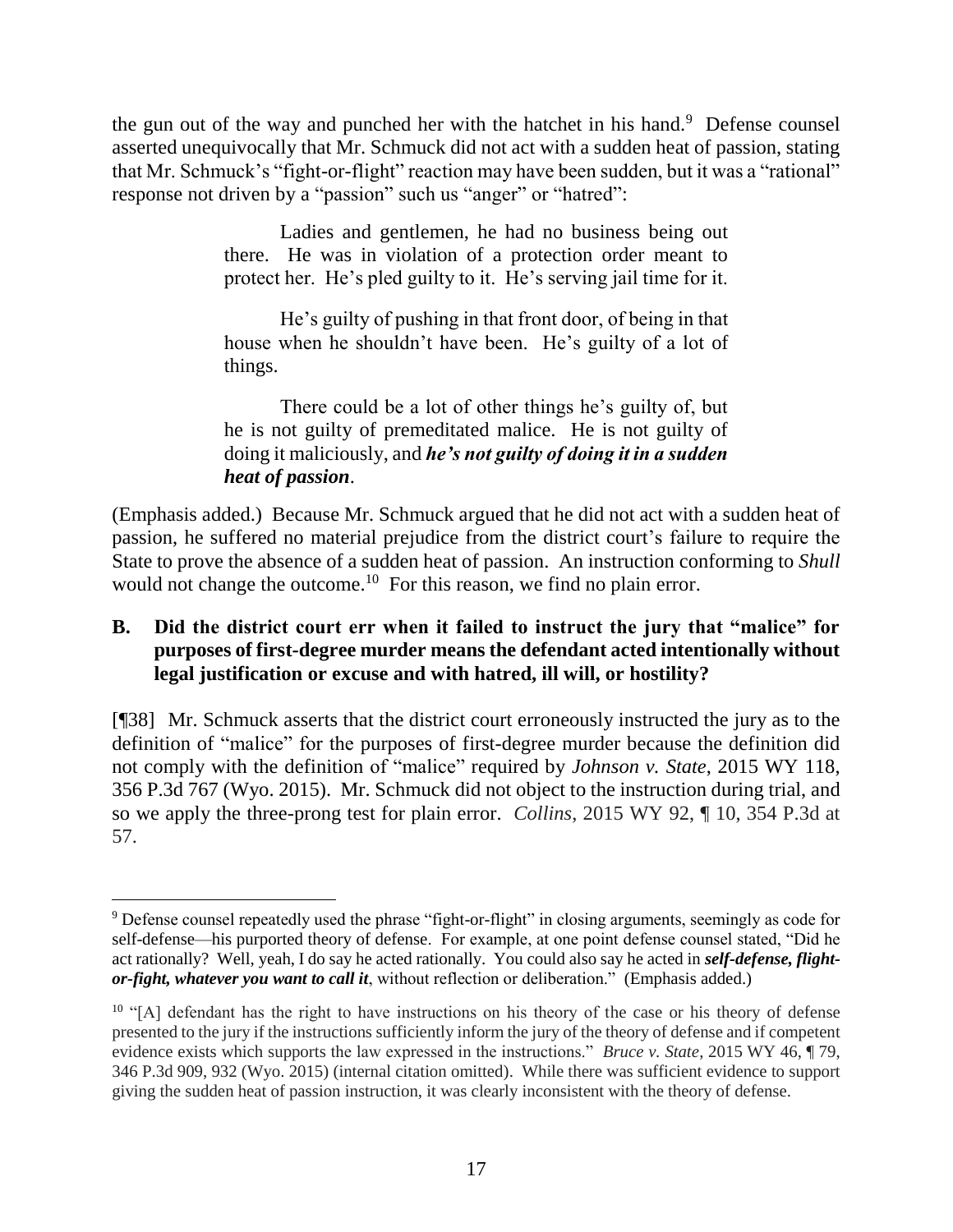[¶39] The alleged violation clearly appears in the jury instructions, which defined "premeditated malice" as it pertains to first-degree murder. Instruction No. 14 stated: "'Premeditated malice' means that the Defendant thought about and considered the idea of killing before the act which caused death was committed, and that the act which caused death was done with intent to kill and without legal justification or excuse."

[¶40] The district court's definition of "premediated malice" did not comport with *Johnson v. State*, in which we considered the meaning of "malice" in the context of firstdegree murder. 2015 WY 118, ¶¶ 14-24, 356 P.3d at 771-73. In *Johnson*, we announced that, for the purposes of first-degree murder, "juries must be instructed . . . that "malice" means the defendant acted intentionally without legal justification or excuse *and* with hatred, ill will or hostility." *Id.* at  $\P$  19, 356 P.3d at 772 (emphasis in original). Here, Instruction No. 14 defines "premediated malice" to include premeditation ("[T]he Defendant thought about and considered the idea of killing before the act which caused death was committed."), intent to kill ("[T]he act which caused death was done with intent to kill."), and the absence of an affirmative defense ("without legal justification or excuse"). However, the instruction does not require a finding of hatred, ill will, or hostility. By allowing the jury to convict Mr. Schmuck of first-degree murder without finding that he acted with hatred, ill will, or hostility, the instruction violates the clear and unequivocal rule of law set out in *Johnson*.

[¶41] Mr. Schmuck, however, cannot show material prejudice. While Instruction No. 14 erroneously lowered the State's burden to prove first-degree murder, the jury acquitted Mr. Schmuck of that charge. There is no outcome more favorable than acquittal, and so the error caused no prejudice.

[¶42] Mr. Schmuck contends that, by lowering the standard for finding malice in the context of first-degree murder, the district court indirectly lowered the standard for finding malice in the context of second-degree murder in the jurors' minds. Therefore, he argues, he was prejudiced by his conviction of attempted second-degree murder. We assume, however, that juries follow the trial court's instructions. *Earley v. State*, 2011 WY 164, ¶ 11, 267 P.3d 561, 564 (Wyo. 2011) (citations omitted). And, we consider jury instructions in the context of all instructions given. *Drennen v. State*, 2013 WY 118, ¶ 20, 311 P.3d 116, 124 (Wyo. 2013). Here, Instruction No. 14 specifically restricts its definition of "Premeditated malice" to "[a]s used in Instruction No. 13," which lists the elements of first-degree murder. Further, Instruction No. 18 provides a different definition of "malice" for the purposes of second-degree murder. *See supra* ¶ 19. Taken as a whole, the instructions leave no room for confusion as to which charge the definition of premeditated malice applies, and Mr. Schmuck's allegation of secondhand harm falls well short of establishing the "reasonable possibility" of a more favorable verdict. *Tingey*, 2017 WY 5, ¶ 27, 387 P.3d at 1178. Thus, the misstatement of law in Instruction No. 14 did not constitute plain error.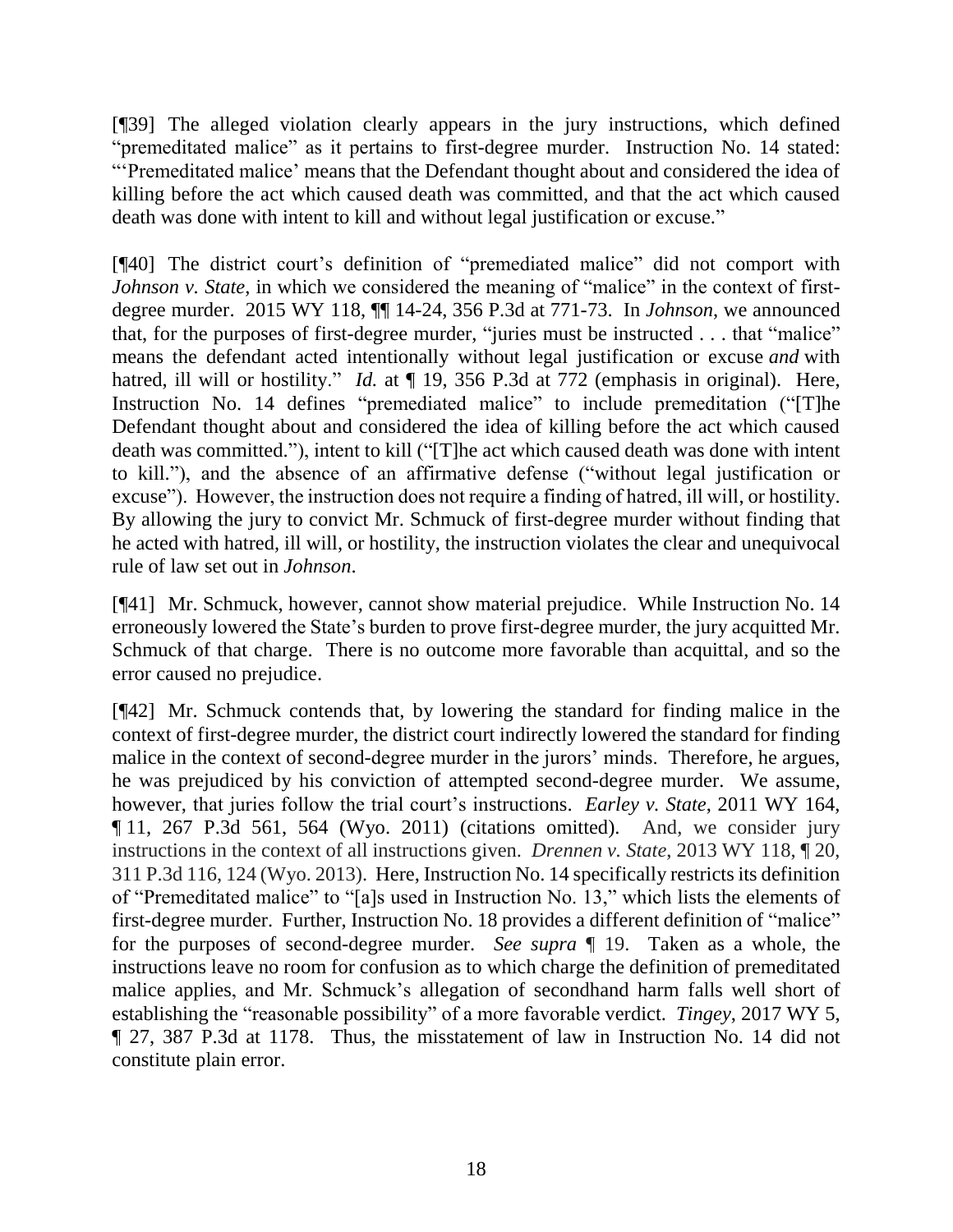**C. Did the district court err when it, for the purposes of second-degree murder, provided the jury with a definition of both "malice" and "maliciously", and failed to define "recklessly" or "recklessly under circumstances manifesting an extreme indifference to the value of human life"?**

[¶43] Wyoming's second-degree murder statute requires the State to prove that the defendant killed a human being "purposely" and "maliciously." Wyo. Stat. Ann. § 6-2- 104 (LexisNexis 2017). Accordingly, the district court instructed the jury on those elements:

# INSTRUCTION NO. 17

The pertinent elements of Second Degree Murder are:

- 3. a person,
- 4. Purposely and,
- 5. Maliciously,
- 6. Killed a human being.

[¶44] Mr. Schmuck's contentions center on the element of "maliciously." His alleged errors appear in the following instruction:

### INSTRUCTION NO. 18

As used in Instruction No. 17 the term "malice" means that the act constituting the offense was done recklessly under circumstances manifesting an extreme indifference to the value of human life, and that the act was done without legal justification or excuse.

The term "maliciously" means that the act constituting the offense was done intentionally but without premeditation, was reasonably likely to result in death and was done recklessly under circumstances manifesting an extreme indifference to the value of human life, and was done without legal justification or excuse.

The instruction was modeled after the current pattern instruction, W.Cr.P.J.I. 21.01D2, which incorporates our recent holding in *Wilkerson*: "the jury must be instructed that "malice" means that the act constituting the offense was done recklessly under circumstances manifesting an extreme indifference to the value of human life, *and* that the act was done without legal justification or excuse." 2014 WY 136, ¶ 27, 336 P.3d at 1200 (emphasis in original).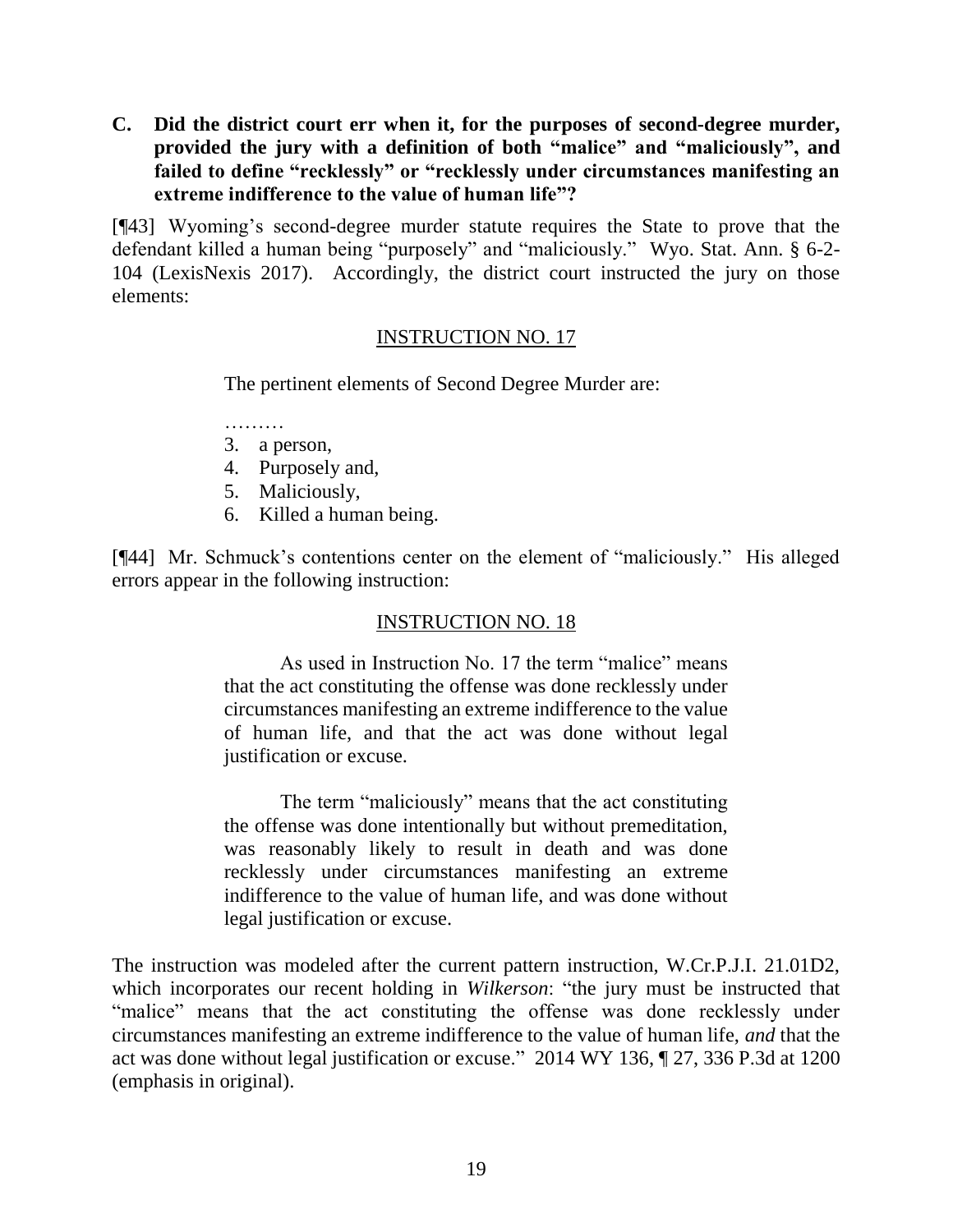# **1. "Malice" and "Maliciously"**

[¶45] Mr. Schmuck first contends that the district court erred by defining both "malice" and "maliciously" for the jury. Because the district court overruled Mr. Schmuck's objection at trial and denied his motion for a new trial, which realleged the error, we review for abuse of discretion. *Hurley v. State*, 2017 WY 95, ¶ 8, 401 P.3d 827, 829-30 (Wyo. 2017) (citation omitted) (we review a decision on jury instructions for abuse of discretion); *Sam v. State*, 2017 WY 98, ¶ 28, 401 P.3d 834, 847 (Wyo. 2017), *reh'g denied* (Sept. 26, 2017) (we generally review a decision on a motion for a new trial for abuse of discretion). When reviewing for abuse of discretion, we recognize:

> District courts have wide latitude in instructing the jury and, as long as the instructions correctly state the law and the entire charge covers the relevant issue, reversible error will not be found. An incorrect ruling on an instruction must be prejudicial to constitute reversible error. Because the purpose of jury instructions is to provide guidance on the applicable law, prejudice will result when the instructions confuse or mislead the jury.

*Hurley*, ¶ 8, 401 P.3d at 830 (citations and quotation marks omitted).

[¶46] Mr. Schmuck contends that, despite our holding in *Wilkerson*, the district court should have not defined "malice" because the element instruction for second-degree murder, to which the definitional instruction referred, used the term "maliciously." Mr. Schmuck argues that providing this definition of "malice" in the context of second-degree murder may have confused the jury because we define "malice" differently for first-degree murder. Compare *Wilkerson*, 2014 WY 136, ¶ 27, 336 P.3d at 1200 with *Johnson*, 2015 WY 118, ¶ 14, 356 P.3d at 771.

[¶47] We agree that the Wyoming second-degree murder statute uses the term "maliciously"—not "malice." Wyo. Stat. Ann. § 6-2-104. Although "malice" is simply the substantive form of the adverb, "maliciously," it is preferable to define a term in the same form that it is used in the instruction and the statute. The district court did not abuse its discretion, however, when it instructed the jury on the definitions of both "malice" and "maliciously." Its definition of "malice" correctly stated the law under *Wilkerson*. 2014 WY 136,  $\sqrt{27}$ , 336 P.3d at 1200. While the district court incorrectly used the term "malice"—a different form of "maliciously"—we cannot say that substituting a noun for the adverb form of the same root word is prejudicially confusing or misleading with these facts. Either form will convey the same underlying meaning. Because we assume that juries follow the trial court's instructions, *Earley*, 2011 WY 164, ¶ 11, 267 P.3d at 564, we note that Instruction No. 18 defined "malice" as used in the element instruction for seconddegree murder. Thus, contrary to Mr. Schmuck's assertion, the instruction did not allow the jury to confuse its definition of "malice" with the definition of "premeditated malice" for the purposes of first-degree murder.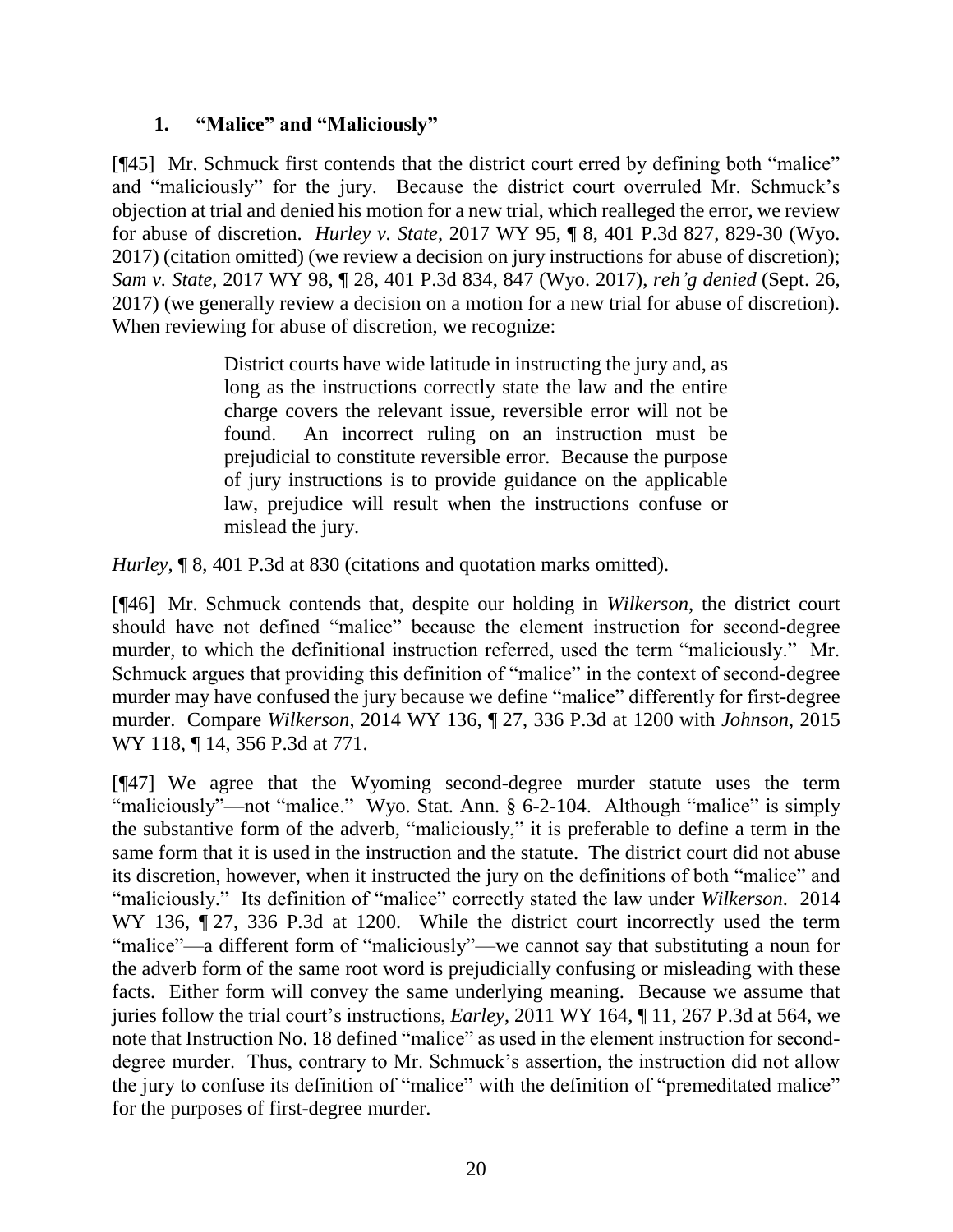# **2. "Recklessly" and "recklessly under circumstances manifesting an extreme indifference to the value of human life"**

[¶48] Mr. Schmuck next alleges that the district court erroneously failed to include in the instruction of "malice" and "maliciously" a definition of "recklessly" or "recklessly under circumstances manifesting an extreme indifference to the value of human life." Because Mr. Schmuck did not make this objection at trial, we apply the plain error analysis. *Collins*, 2015 WY 92, ¶ 10, 354 P.3d at 57.

[¶49] Mr. Schmuck argues that the district court should have provided the jury the statutory definition of the term "recklessly" provided by Wyo. Stat. Ann. § 6-1-104(a)(ix) (LexisNexis 2017):

(a) As used in this act, unless otherwise defined:

. . . . (ix) "Recklessly" is defined as the following conduct: A person acts recklessly when he consciously disregards a substantial and unjustifiable risk that the harm he is accused of causing will occur, and the harm results. The risk shall be of such nature and degree that disregarding it constitutes a gross deviation from the standard of conduct that a reasonable person would observe in the situation[.]

Mr. Schmuck claims that omitting this statutory definition was erroneous because *Wilkerson* adopted the language "recklessly under circumstances manifesting an extreme indifference to the value of human life" from *O'Brien v. State*, and, in *O'Brien*, we directed the trial court in an aggravated assault and battery case to instruct the jury as to the statutory definition of "recklessly" in conjunction with the requirement of extreme indifference. 2002 WY 63, ¶ 21, 45 P.3d 225, 232 (Wyo. 2002). Therefore, Mr. Schmuck maintains that our holding in *Wilkerson* did not incorporate the entire analysis of extreme recklessness under *O'Brien*. Without the statutory definition, Mr. Schmuck contends that the jury applied an ordinary meaning of "recklessly," which has a lower level of culpability than that provided by Wyo. Stat. Ann. § 6-1-104. Alternatively, Mr. Schmuck argues that the district court should have provided the jury with a definition of the phrase "recklessly under circumstances manifesting an extreme indifference to the value of human life" in order to explain its heightened standard of recklessness. The State responds that, because *Wilkerson* did not hold that a jury instruction on "malice" must include a definition of either "recklessly" or "recklessly under circumstances manifesting an extreme indifference to the value of human life," the district court's instruction did not violate a clear and unequivocal rule of law.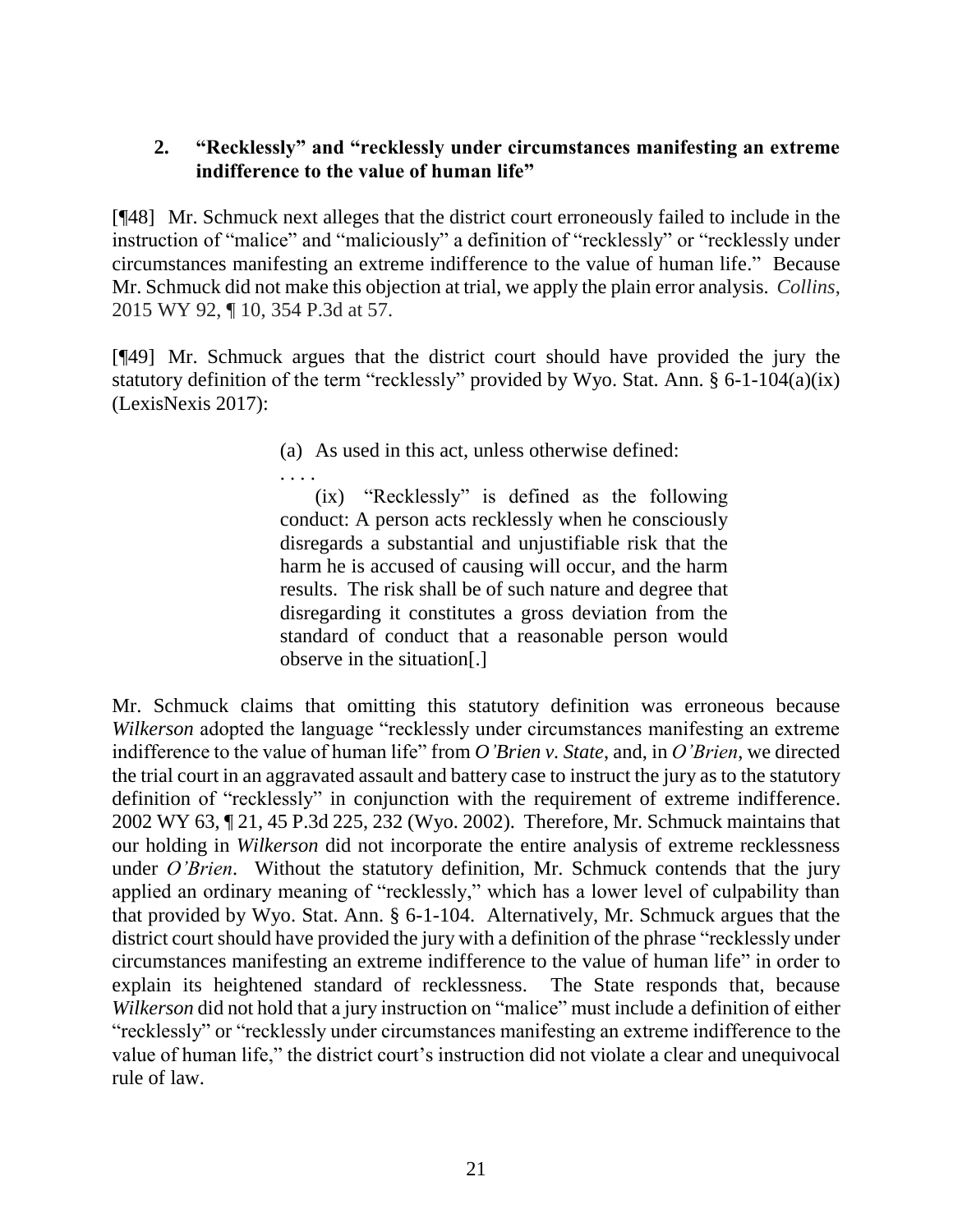[¶50] A recap of *O'Brien* and *Wilkerson* helps make sense of Mr. Schmuck's claim of error. In *Wilkerson*, we borrowed from *O'Brien*—an aggravated assault and battery case the language "recklessly under circumstances manifesting an extreme indifference to the value of human life" to define the malicious intent that differentiates second-degree murder from manslaughter. 2014 WY 136, ¶ 27, 336 P.3d at 1200. We did not likewise adopt from *O'Brien* the statutory definition of "recklessly." *See id.* While "recklessly" appears in the Wyoming assault and battery statute, Wyo. Stat. Ann. § 6-2-502, it does not appear in the second-degree murder statute, Wyo. Stat. Ann. § 6-2-104. We determined that the borrowed language adequately described the state of mind necessary to classify a homicide as second-degree murder and no further instruction was necessary. *Wilkerson*, ¶ 27, 336 P.3d at 1200.

[¶51] In *O'Brien*, consistent with the statute, the trial court instructed the jury that, to convict the defendant of aggravated assault and battery, the jury must find that he caused serious bodily injury to the victim "[i]ntentionally, knowingly or recklessly under circumstances manifesting extreme indifference to the value of human life." 2002 WY 63, ¶ 9, 45 P.3d at 229; Wyo. Stat. Ann. § 6-2-502(a)(i) (LexisNexis 2017). The trial court separately provided to the jury a definition of "recklessly."<sup>11</sup> *O'Brien*, ¶ 9, 45 P.3d at 229*.*  On appeal of his conviction, the defendant claimed that the trial court should not have defined "recklessly" for the jury but, instead, it should have defined the phrase "recklessly under circumstances manifesting extreme indifference to the value of human life" because it conveyed a higher degree of recklessness. *Id.* at ¶ 7, 45 P.3d at 228.

[¶52] We recognized in *O'Brien* that, when revising our assault and battery statutes in 1982, the legislature borrowed the phrase "recklessly under circumstances manifesting extreme indifference to the value of human life" from the Model Penal Code, and that the Code differentiated this heightened form of recklessness from ordinary recklessness. 2002 WY 63,  $\P$  14-16, 45 P.3d at 230-31. The Code defined "recklessly" similarly to the Wyoming statutory definition:

*O'Brien*, ¶ 9, 45 P.3d at 229 (emphasis added).

<sup>&</sup>lt;sup>11</sup> The trial court gave the following definition of "recklessly," which tracks, in part, the definition at Wyo. Stat. Ann. § 6-1-104(a)(ix) (similar language italicized):

Recklessly is different from knowingly or intentionally. Recklessness does not require proof of an intent or purpose to do harm. It is, instead, an utter unconcern about the consequences of one's acts. Recklessness is rash and careless conduct. *A person is reckless when he consciously disregards a substantial and unjustified risk that his acts will cause serious harm. The risk must be of such a nature and degree that disregarding it constitutes a gross deviation from the standard of conduct that a reasonable person would observe under the circumstances.*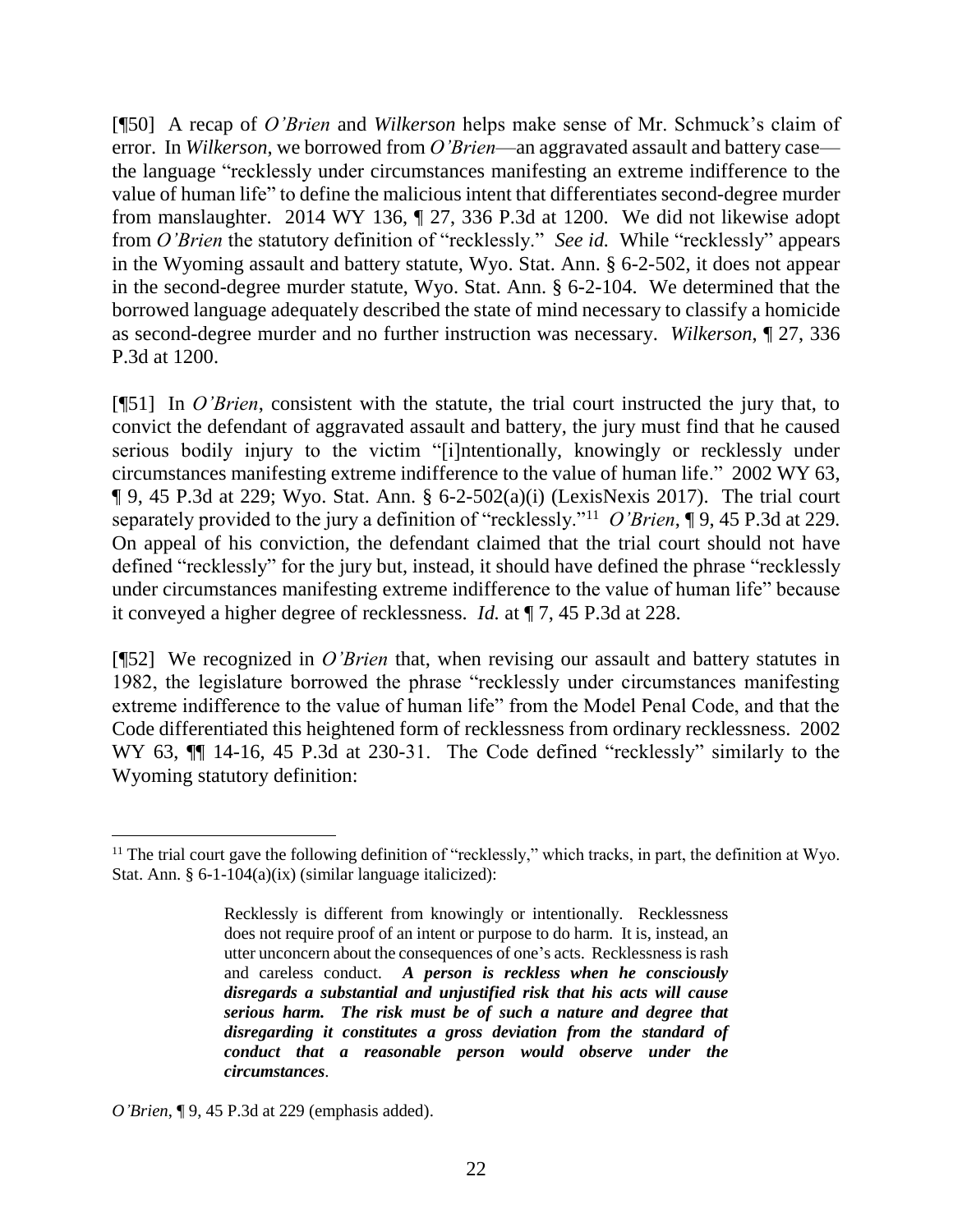A person acts recklessly with respect to a material element of an offense when he consciously disregards a substantial and unjustifiable risk that the material element exists or will result from his conduct. The risk must be of such a nature and degree that, considering the nature and purpose of the actor's conduct and the circumstances known to him, its disregard involves a gross deviation from the standard of conduct that a law-abiding person would observe in the actor's situation.

Model Penal Code § 2.02(2)(c), at 226 (Am. Law Inst. 1985). The Code described such recklessness as "ordinary recklessness." Model Penal Code § 210.2 cmt. 4, at 21 (Am. Law Inst. 1980). On the other hand, we noted that the Code defined "recklessly under circumstances manifesting extreme indifference to the value of human life" as a recklessness of a "special character"—borrowed from the Code's definition of murder that elevated an assault or battery to an aggravated assault or battery. *O'Brien*, ¶ 16, 45 P.3d at 231. Thus, under Wyoming law, the distinction between the two forms of recklessness drew the line between the misdemeanor of battery (requiring a jury to find that the defendant, at a minimum, acted "recklessly") and the felony of aggravated assault and battery (requiring a finding that the defendant, at a minimum, acted "recklessly under circumstances manifesting extreme indifference to the value of human life").<sup>12</sup> *Id.* at  $\P$  17, 45 P.3d at 232.

[¶53] Because it would not support a conviction of aggravated assault and battery, we found it improper to provide the jury with a definition of ordinary recklessness without "further proper instruction." *O'Brien*, 2002 WY 63, ¶¶ 17-18, 45 P.3d at 232*.* Thus, in an aggravated assault and battery trial, we set forth a two-step instruction: first, the trial court must provide the statutory definition of ordinary recklessness under Wyo. Stat. Ann. § 6-  $1-104(a)(ix)$ ; and second, "if the jury determines the defendant acted recklessly, the jury must then determine whether that recklessness rose to the level of 'extreme indifference to the value of human life.'" *Id.* at ¶ 21, 45 P.3d at 232.

[¶54] In *Wilkerson*, we adopted the phrase "recklessly under circumstances manifesting an extreme indifference to the value of human life" to define "malice" in the context of second-degree murder. 2014 WY 136, ¶ 27, 336 P.3d at 1200. There, for the purposes of the second-degree murder charge, the trial court provided the jury the following definitions of "malice" and "maliciously":

<sup>&</sup>lt;sup>12</sup> "A person is guilty of battery if he intentionally, knowingly or recklessly causes bodily injury to another person by use of physical force." Wyo. Stat. Ann. § 6-2-501(b) (LexisNexis 2017). A person is guilty of aggravated assault and battery if he "[c]auses or attempts to cause serious bodily injury to another intentionally, knowingly or recklessly under circumstances manifesting extreme indifference to the value of human life." Wyo. Stat. Ann. § 6-2-502(a)(i).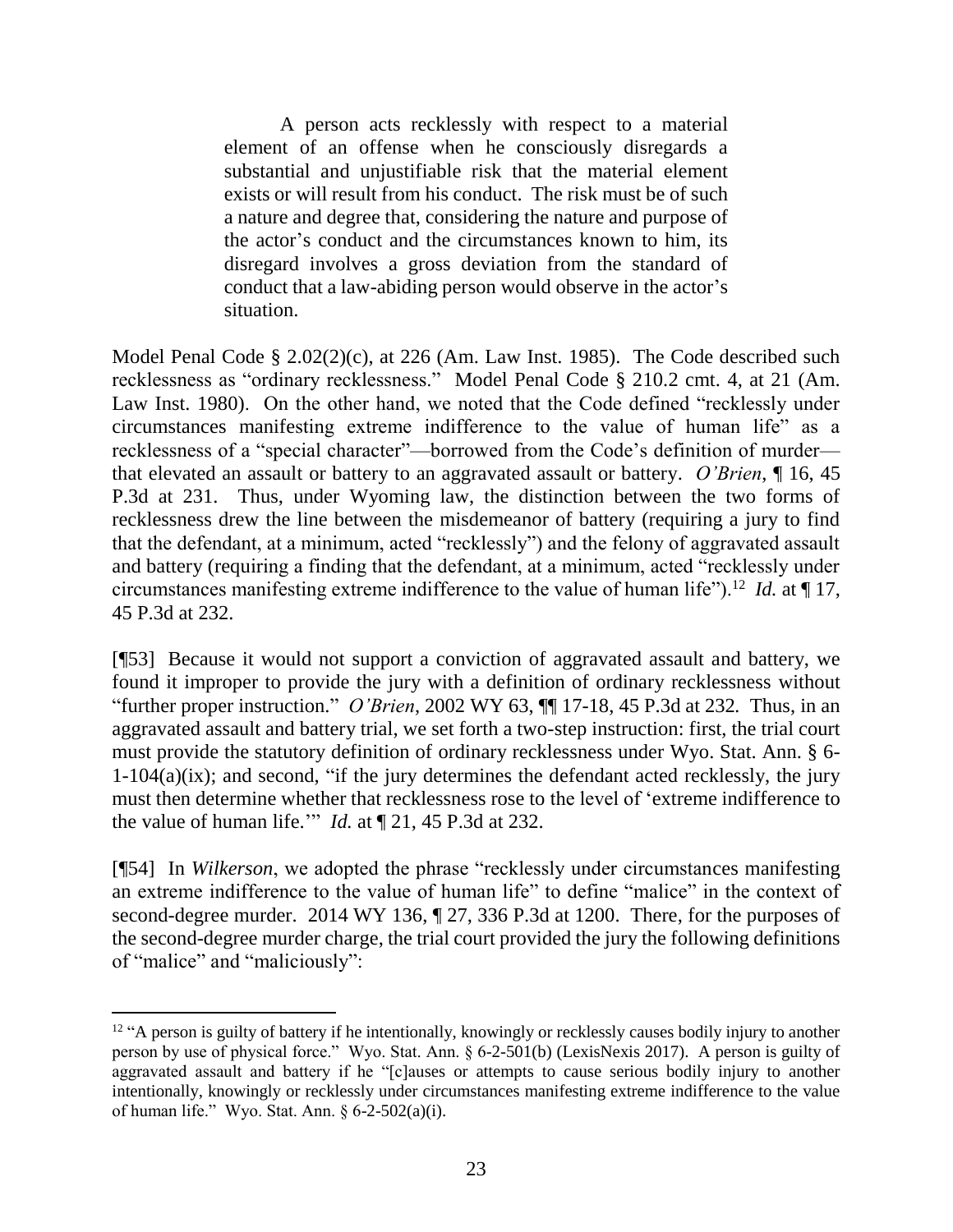The term malice means that the act(s) constituting the offense charged was/were done intentionally, without legal justification or excuse or that the act(s) was/were done in such a manner as to indicate hatred, ill will, or hostility towards another.

"Maliciously" means acting in the state of mind in which an intentional act is done without legal justification or excuse. The term "maliciously" conveys the meaning of hatred, ill will, or hostility toward another.

*Id.* at  $\P$  7, 336 P.3d at 1190. The jury convicted the defendant of second-degree murder and, on appeal, the defendant challenged this instruction. *Id.* at  $\P$ [1, 7, 336 P.3d at 1189, 1190.

[¶55] We agreed that the instruction created a very low threshold of proof for conviction. *Wilkerson*, 2014 WY 136, ¶ 8, 336 P.3d at 1191. Because the definitions "would encompass nearly every form of criminal homicide," we recognized that malice in the context of second-degree murder must "require something more than mere 'hatred, ill will, or hostility' or the mere absence of 'legal justification or excuse.'" *Id.* at ¶ 26, 336 P.3d at 1200. Thus, after an extensive discussion of the history of law related to second-degree murder in Wyoming, we concluded that the *O'Brien* formulation of heightened recklessness—that which manifests an extreme indifference to the value of human life accurately defined malice in the context of second-degree murder.<sup>13</sup> *See Wilkerson*, ¶¶ 20- 24, 336 P.3d at 1196+-99. We described our reasoning as follows:

> [W]e find that our analysis in *O'Brien*, relating to the difference between Wyoming's simple and aggravated assault and battery statutes, leads to a similar conclusion with respect to the distinction between Wyoming's manslaughter and second-degree murder statutes. Under Wyo. Stat. Ann. § 6-2- 105, manslaughter, which is a lesser-included offense of second-degree murder, requires a showing that the defendant acted "recklessly." In order to distinguish between manslaughter and second-degree murder, the Wyoming

<sup>13</sup> We also found support in *Lopez v. State*, 2004 WY 28, 86 P.3d 851 (Wyo. 2004) for the general proposition that malice in the context of second-degree murder required a showing of depraved indifference to the value of human life. *Wilkerson*, ¶ 15, 336 P.3d at 1193, discussing *Lopez*, ¶¶ 21-23, 86 P.3d at 858- 59. Additionally, we examined precedent from Utah and Colorado that mirrored this approach. *Wilkerson*, ¶ 18, 336 P.3d at 1195, citing *State v. Wardle*, 564 P.2d 764, 765 n.1 (Utah 1977) (equating "implied malice" with a mental state exhibiting "a depraved indifference to human life"); *Wilkerson*, ¶ 19, 336 P.3d at 1195- 96, discussing *People v. Jefferson*, 748 P.2d 1223, 1226-27 (Colo. 1988) (stating, among other things, that malice requires an extreme form of recklessness).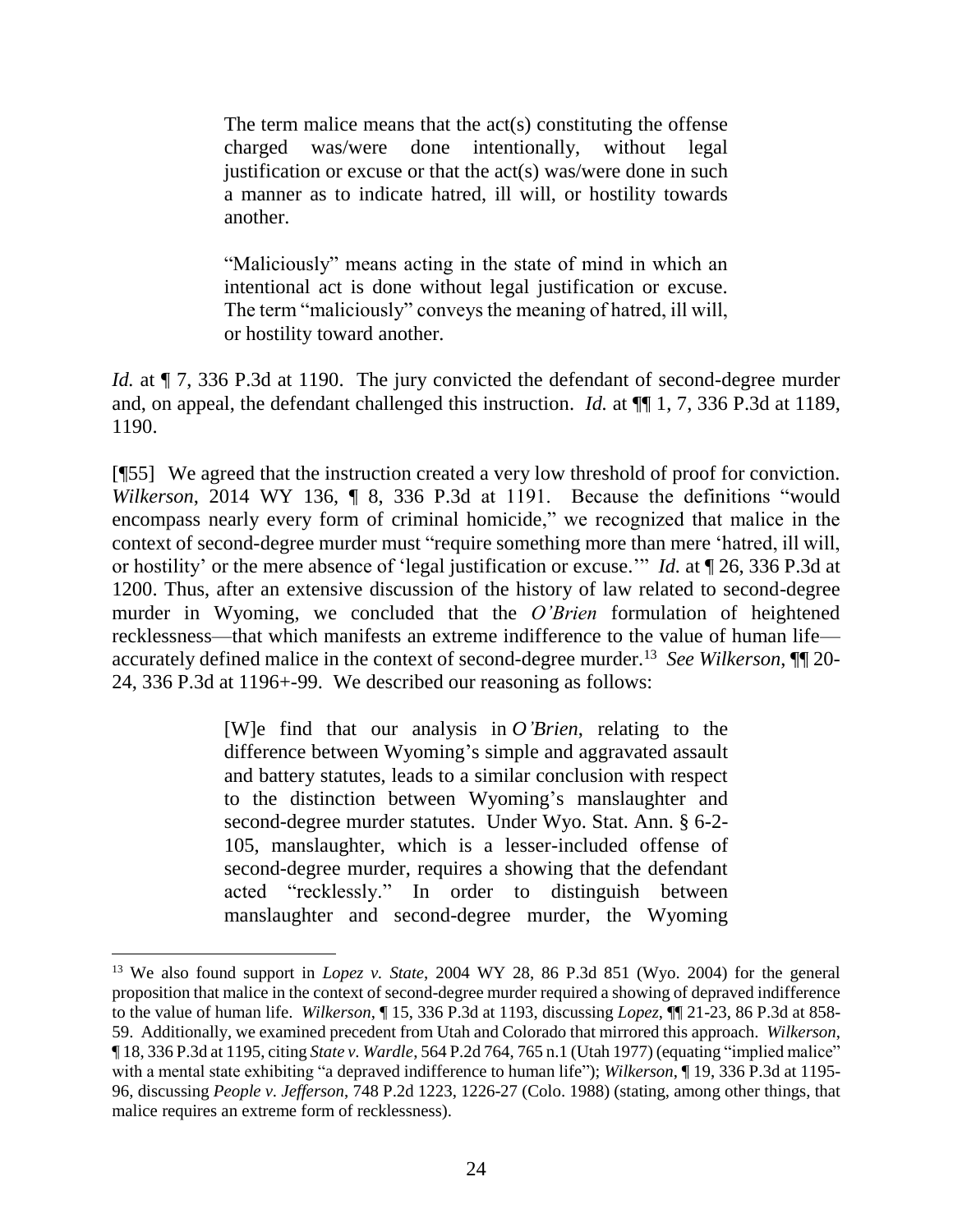Legislature must have intended to require a more culpable mental state than ordinary recklessness to justify a seconddegree murder conviction.

*Id.* at  $\P$  24, 336 P.3d at 1199. Accordingly, we held that, on remand, "the jury must be instructed that 'malice' means that the act constituting the offense was done recklessly under circumstances manifesting an extreme indifference to the value of human life, and that the act was done without legal justification or excuse." *Id.* at ¶ 27, 336 P.3d at 1200 (emphasis omitted).

[¶56] The State alleges that, under our holding in *Wilkerson*, if a jury finds that a defendant acted purposely, it has necessarily found that the defendant acted with an extreme indifference and, therefore, acted maliciously. To advance its argument, the State seizes upon two selected quotations from *Wilkerson*: extreme recklessness "cannot be fairly distinguished in grading terms from homicides committed purposely or knowingly"; and a "purposeful or knowing homicide demonstrates precisely such indifference to the value of human life." *Id.* at ¶ 21, 336 P.3d at 1197 (quoting *O'Brien*, ¶ 16, 45 P.3d at 231, quoting Model Penal Code § 210.2(1)(b) cmt. 4, at 21-22).

[¶57] "We will not construe statutes in a manner which renders any portion meaningless or produces absurd results." *TPJ v. State*, 2003 WY 49, ¶ 11, 66 P.3d 710, 713 (Wyo. 2003) (citation omitted). If we were to accept the State's interpretation of *Wilkerson*, the "maliciously" element would have no function, as it would be subsumed by the "purposely" element. The statements from *Wilkerson* offered by the State seemingly merge the elements of "purposely" and "maliciously" only because they are isolated outside their intended context. The quotations originate in the Commentary to the Model Penal Code and were relayed by *O'Brien* and *Wilkerson* in a background discussion of the Code's basis for including homicides committed with extreme recklessness in the general category of murder. *See Wilkerson*, 2014 WY 136, ¶ 21, 336 P.3d at 1197; *O'Brien*, 2002 WY 63, ¶ 16, 45 P.3d at 231; Model Penal Code, *supra*, § 210.2(1)(b) cmt. 4, at 21-22. Importantly, in *Wilkerson*, we borrowed the language of the Code to define only the element of malicious intent. *Wilkerson*, ¶ 27, 336 P.3d at 1200. We adopted neither its definition of a purposeful homicide<sup>14</sup> nor its grades of criminal homicide.<sup>15</sup> See id. By failing to make

<sup>&</sup>lt;sup>14</sup> The Code states that if the material element of an offense "involves the nature of his conduct *or* a result thereof," a person acts "purposely" with respect to that element when "it is his conscious object to engage in the conduct of that nature *or* to cause such a result." Model Penal Code, *supra*, § 2.02(2)(a)(i), at 225 (emphasis added). Criminal homicide is committed when a person *causes* the death of another human being. Model Penal Code, *supra*, § 210.1, at 4. The material element of criminal homicide—causing the death of another human being—involves the *result* of a person's conduct. Accordingly, to "purposely" commit criminal homicide, it must be the person's conscious object to cause the death of another human being. Therefore, a purposeful homicide under the Code demonstrates indifference to the value of human life because it requires a specific intent to kill.

<sup>15</sup> The Code does not differentiate between degrees of murder. Model Penal Code, *supra*, § 210.2 cmt. 3, at 20. Because the Wyoming Legislature has distinguished degrees of murder, it would be incorrect to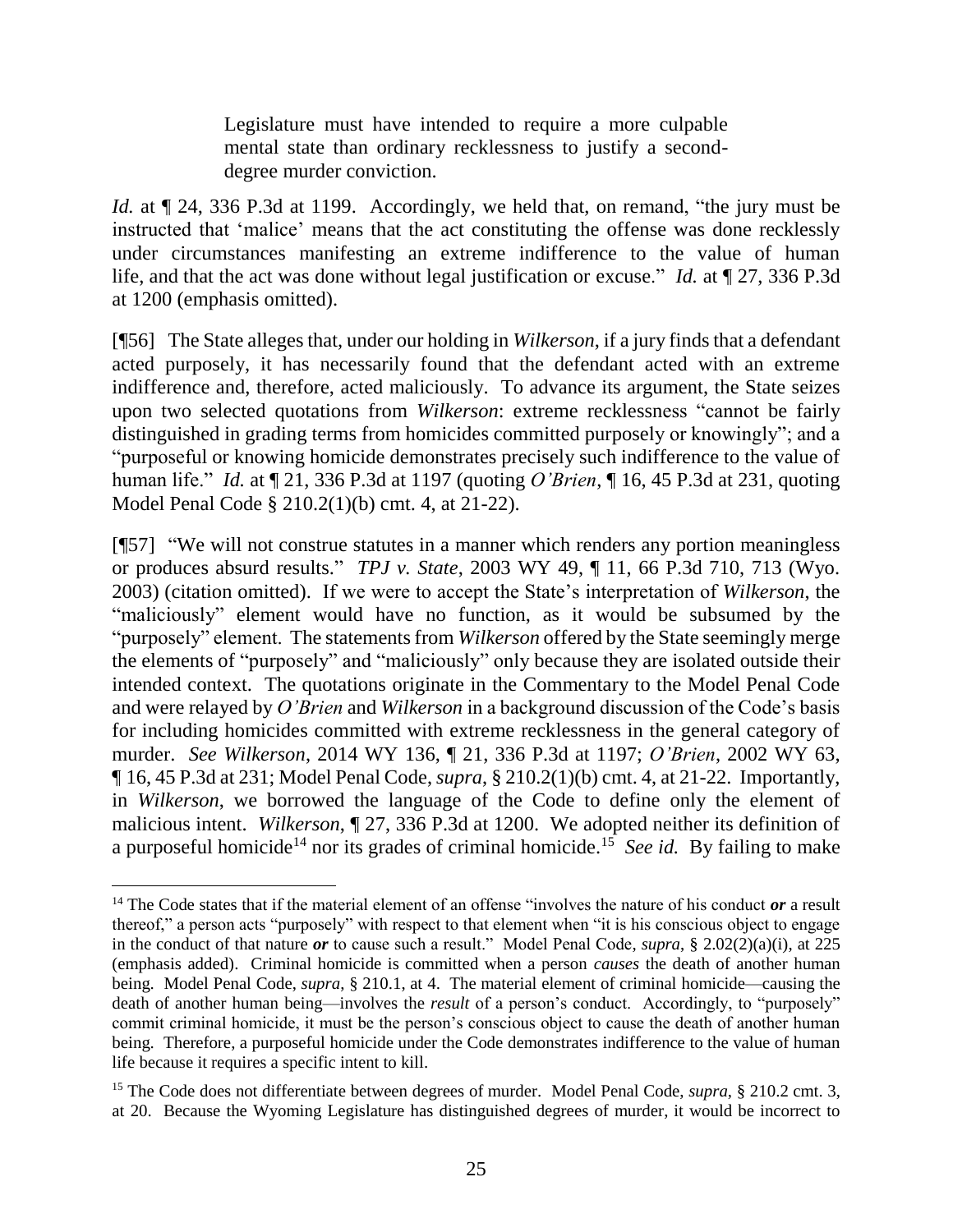this distinction, the State conflates a purposeful homicide under the Code with a purposeful second-degree murder under Wyoming law.

[¶58] We confirmed in *Wilkerson* that the element of "purposely" in second-degree murder is "a general intent element that 'describes the act to be committed and not an intention to produce a desired, specific result.'" *Id.* at ¶ 13, 336 P.3d at 1192 (quoting *Crozier v. State*, 723 P.2d 42, 54 (Wyo. 1986), *overruled on other grounds by Wilkerson*, 2014 WY 136, 336 P.3d 1188. To satisfy the element of "purposely," the State must prove that the defendant "*acted* purposely, not that he *killed* purposely." *Id.* at ¶ 14, 336 P.3d at 1192 (quoting *Butcher v. State*, 2005 WY 146, ¶ 20, 123 P.3d 543, 550 (Wyo. 2005), *overruled on other grounds by Wilkerson*, 2014 WY 136, 336 P.3d 1188 (emphasis in original). A purposeful second-degree murder in Wyoming does not necessarily demonstrate extreme indifference, as it demonstrates merely the intent to act. *Wilkerson*, ¶ 14, 336 P.3d at 1192. When a Wyoming jury finds that the defendant acted "purposely" in the context of second-degree murder, it has not yet considered, let alone satisfied, the element of "maliciously."

[¶59] We reiterate our holding in *Wilkerson*: "in order to demonstrate malicious intent [for second-degree murder], the State must show a heightened form of recklessness as compared to that required for manslaughter; i.e., the State must show that the defendant acted recklessly under circumstances manifesting an extreme indifference to the value of human life." 2014 WY 136, ¶ 27, 336 P.3d at 1200; *see also Johnson*, 2015 WY 118, ¶ 18, 356 P.3d at 772 (explaining that our definition of "malice" provided in *Wilkerson* does not apply to first-degree murder). We declined to adopt from *O'Brien* the preliminary step of providing the jury the definition of ordinary recklessness at Wyo. Stat. Ann. § 6-1-  $104(a)(ix)$ . We stated that "this formulation [of extreme indifference to the value of human life] adequately distinguishes second-degree murder from manslaughter." *Wilkerson*, ¶ 27, 336 P.3d at 1200; *see also O'Brien*, 2002 WY 63, ¶ 21, 45 P.3d at 232 (citing Model Penal Code § 210.2 cmt. 4, at 25 ("[T]he point involved is put adequately and succinctly by asking whether the recklessness rises to the level of 'extreme indifference to the value of human life'... [and] it seems undesirable to suggest a more specific formulation.")).

[¶60] Mr. Schmuck argues that the district court plainly erred by failing to define "recklessly" or "recklessly under circumstances manifesting an extreme indifference to the value of human life." This alleged error, appearing in Instruction No. 18, does not transgress a clear and unequivocal rule of law. The district court provided to the jury the definition of malice prescribed by our holding in *Wilkerson*. 2014 WY 136, ¶ 27, 336 P.3d at 1200. We did not require a trial court to define "recklessly" to the jury and stated that our formulation of heightened recklessness adequately distinguishes second-degree murder from manslaughter. *See id.* Therefore, the district court's omission of a definition of

apply the Code's "grading terms" to a discussion of Wyoming law. Wyo. Stat. Ann. § 6-2-101 (murder in the first degree); Wyo. Stat. Ann. § 6-2-104 (murder in the second degree).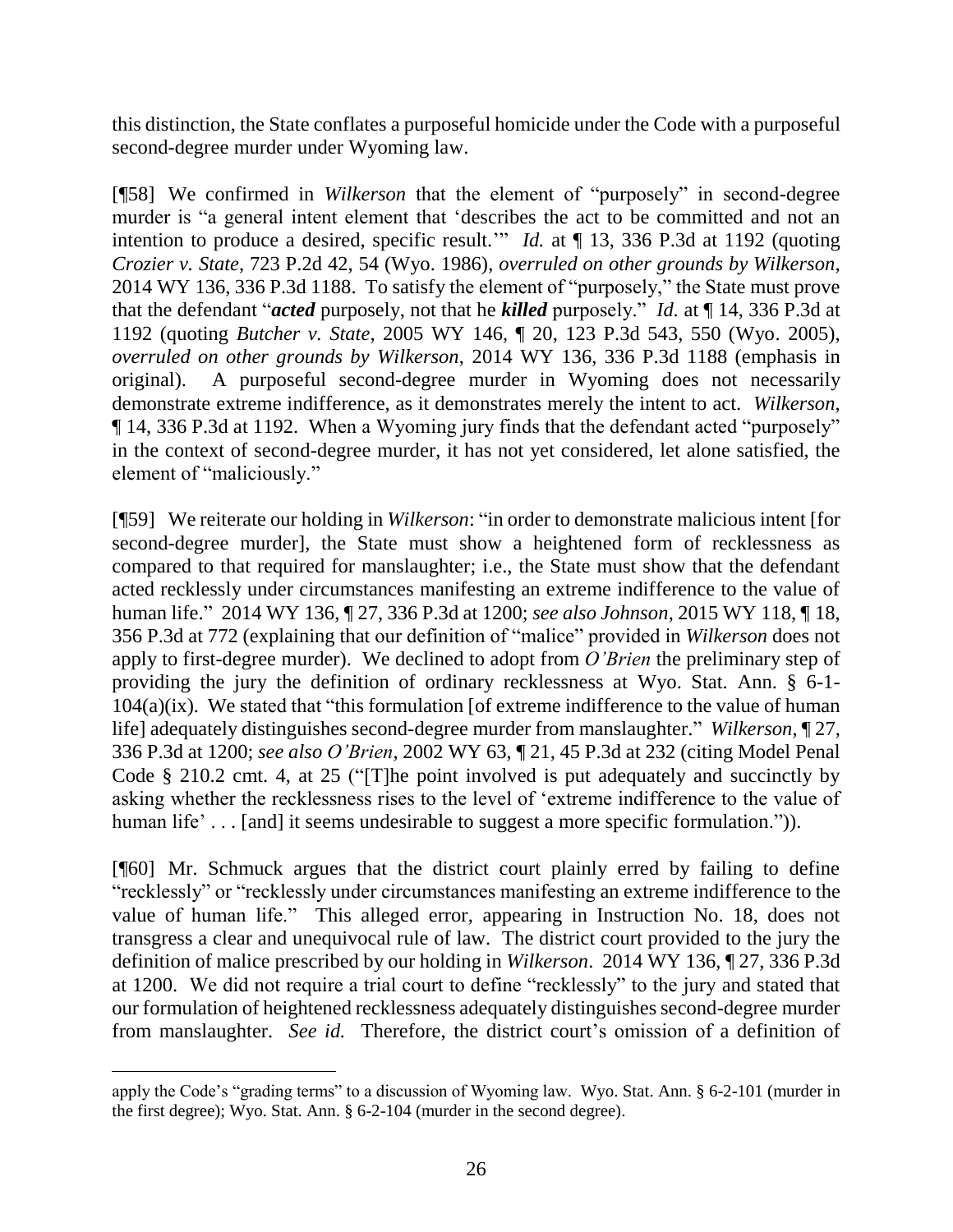"recklessly" or "recklessly under circumstances manifesting an extreme indifference to the value of human life" was not plainly erroneous.

# **D. Did the district court err when it used the term "provokes" to instruct the jury on an aggressor's right of self-defense?**

[¶61] Mr. Schmuck argues that "provokes" has a special meaning in the law of selfdefense and that the district court erred by using this special term to instruct the jury as to an aggressor's right of self-defense in Instruction No. 26. The instruction reads as follows:

# INSTRUCTION NO. 26

Generally, the right to use self-defense is not available to *an aggressor who provokes the conflict*. However, *if one provokes a conflict* but thereafter withdraws in good faith and informs the adversary by words or actions of the desire to end the conflict and is thereafter pursued, that person then has the same right of self-defense as any other person. The person is justified in using force to the same extent that any other person would be who was acting in self-defense.

In order to be considered an aggressor, at least in the context of attempted homicide, "some sort of physical aggression or a threat of imminent use of deadly force is required before a person will be considered an aggressor."

(Emphasis added.)

[¶62] Mr. Schmuck did not object to the instruction at trial. Rather, he requested that the district court define "provokes" and encouraged the court look to Black's Law Dictionary for such a definition. The district court, however, declined his request. Although defense counsel did not provide the district court his proposed definition at that time, Mr. Schmuck offers the following definition of "provoking a difficulty" from the 1968 edition of Black's Law Dictionary:

> PROVOKING A DIFFICULTY. The law on this point arises only where deceased was the attacking party, and his attack was brought about by the words or acts of accused, intended to bring on the attack, in order that advantage might be taken thereof by him to slay his adversary and escape the consequences.

Black's Law Dictionary 1390 (4th ed. 1968). Mr. Schmuck concedes that subsequent editions of Black's Law Dictionary no longer define the term. The significance of the 1968 definition of "provoking the difficulty" is that it includes the ingredient of intent: that is, if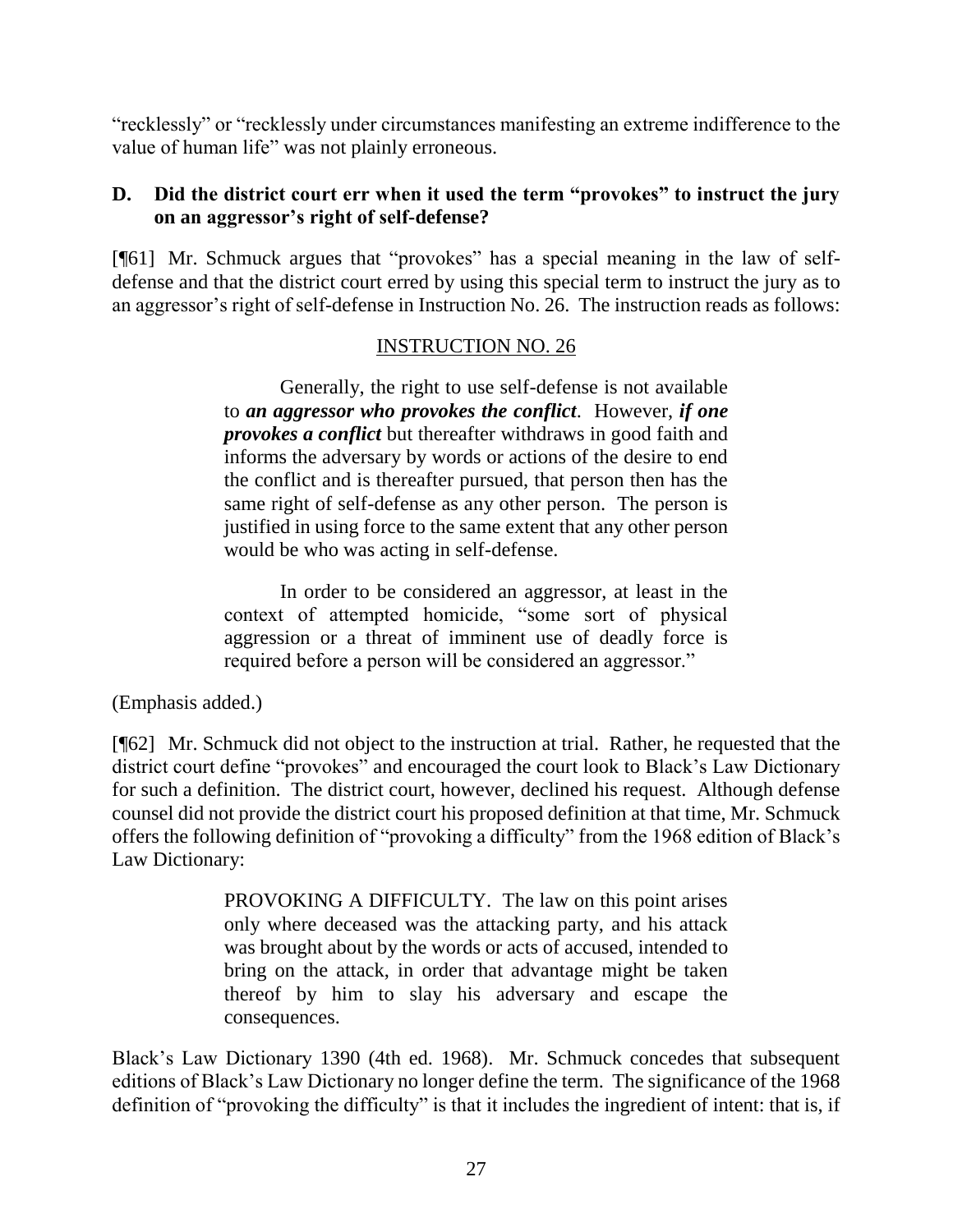applied to Instruction No. 26, an "aggressor who provokes the conflict" would be an aggressor who intentionally contrived an altercation as a pretext for killing his adversary under the cover of self-defense.

[¶63] Mr. Schmuck offers two Wyoming cases to support his position. In *Ross v. State*, 8 Wyo. 351, 57 P. 924 (1899), the defendant intentionally baited the victim into attacking him for the sole purpose of killing the victim under the pretense of self-defense. The defendant armed himself, walked into a saloon, interfered in a card game, slapped the deceased in the face and pulled on his ear; then, shortly thereafter outside the saloon, the defendant insulted the deceased, causing the deceased to draw his pistol and fire, at which time the defendant shot and killed him. *Id.* at 930-31. We found that the "evidence tended to show that defendant sought a quarrel with the deceased, and, as he did kill him, that he sought it with the purpose of killing him," and thus his actions constituted murder rather than self-defense. *Id.* at 931.Mr. Schmuck also directs this Court to *State v. Flory*, 40 Wyo. 184, 276 P. 458 (1929), in which the defendant armed himself and went to the home of the deceased, aimed his rifle at him, and accused him of raping the defendant's wife. *Id.*  at 460. The deceased "sprang" at the defendant and the defendant shot him dead. *Id.* In *Flory*, we found that the defendant had "produced the occasion through his fault" and, therefore, had no right of self-defense without first retreating. *Id.* at 463.

[¶64] Despite having asked the district court to define "provokes" for the jury, Mr. Schmuck acknowledges on appeal that it would have been inappropriate for the district court to grant his request. As the record makes apparent, there are no facts showing that Mr. Schmuck had preplanned his encounter with Mrs. Schmuck for the purpose of attacking her in "self-defense." Thus, the district court properly refused Mr. Schmuck's proposed definition of "provokes." *See Drennen*, 2013 WY 118, ¶ 20, 311 P.3d at 124 (stating that instructions are properly refused if, among other things, they are confusing or not based on evidence).

[¶65] On appeal, however, Mr. Schmuck now contends that, because the concept of "provoking the conflict" was not applicable to the facts, the term "provokes" should have been excised from the instruction altogether. Because Mr. Schmuck did not object at trial to the use of the term "provokes" in the instruction, we once again review for plain error.

[¶66] The alleged error clearly appears in Instruction No. 26. The error, however, violates no clear and unequivocal rule of law. In *Causey v. State*, we reviewed for plain error the trial court's decision to not provide to the jury a similar definition of "provokes the conflict" as used in a nearly-identical jury instruction. 2009 WY 111, ¶ 18, 215 P.3d 287, 293 (Wyo. 2009). Although Mr. Schmuck has reframed the alleged error here as a failure to remove, rather than define, the term, he continues to ground his argument in the proposition that "provokes" is a legally-defined term, as did the appellant in *Causey*. *Id.*  at ¶ 14, 215 P.3d at 292. In *Causey*, we found that a specialized legal definition of "provokes the conflict" was not "clear and unequivocal" because it was "derived only through a meticulous examination of the subtle discussions" contained in "self-defense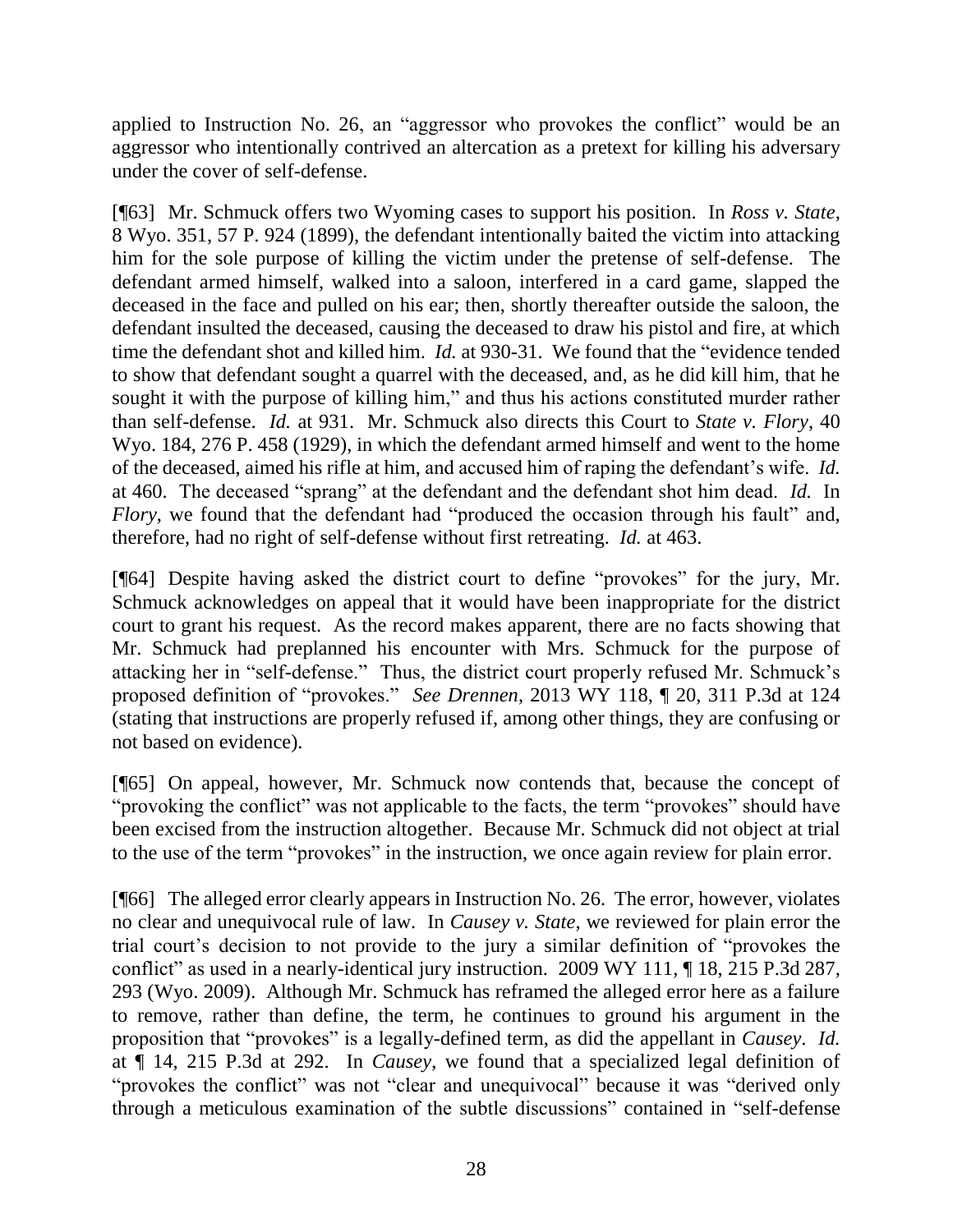cases dating back eighty years." *Id.* at ¶ 20, 215 P.3d at 294. Mr. Schmuck's sole addition to the case law previously examined in *Causey* is a legal definition unearthed from a legal dictionary nearly fifty years obsolete. We are not convinced that the 1968 definition of "provokes the conflict"—which has not since been republished—transforms "subtle discussions" in our jurisprudence into an explicit rule of law. Furthermore, as used in the instruction, "provoke" does not imply intentional incitement as Mr. Schmuck alleges. The contemporary, colloquial meaning of "provokes" effectively and properly conveys to the jury the need to find a causal connection between the aggressor's actions and the circumstances that gave rise to the altercation. For these reasons, the instruction was not erroneous.

## **E. Did the district court err when it instructed the jury that Mr. Schmuck had an absolute duty to retreat before using deadly force?**

[¶67] Mr. Schmuck argues that the district court improperly instructed the jury that he had an absolute duty to retreat before asserting the right of self-defense. Mr. Schmuck did not object to the instruction and, again, we apply plain error review. *Collins*, 2015 WY 92, ¶ 10, 354 P.3d at 57.

[¶68] The alleged error appears in Instruction No. 27. When we review a jury instruction for error, however, we view it in context of all instructions given. *Drennen*, 2013 WY 118, ¶ 20, 311 P.3d at 124. Here, the district court instructed the jury on self-defense as follows:

# INSTRUCTION NO. 24

As a general proposition, the law recognizes that a person has a right of self-defense. If a person has reasonable grounds to believe and [actually] does believe that he or she is in imminent danger of death or serious bodily harm from which he or she save themselves only by using deadly force against an assailant, the person had the right to use deadly force in selfdefense in order to defend himself. "Deadly force" means force which is likely to cause death or serious bodily harm.

The circumstances under which the person acted must have been such as to produce in the mind of a reasonably prudent person, similarly situated, the reasonable belief that the assailant was about to kill the [sic] him or do serious bodily harm to the [sic] him. The danger must be apparent, present and imminent or must have appeared to be so under the circumstances.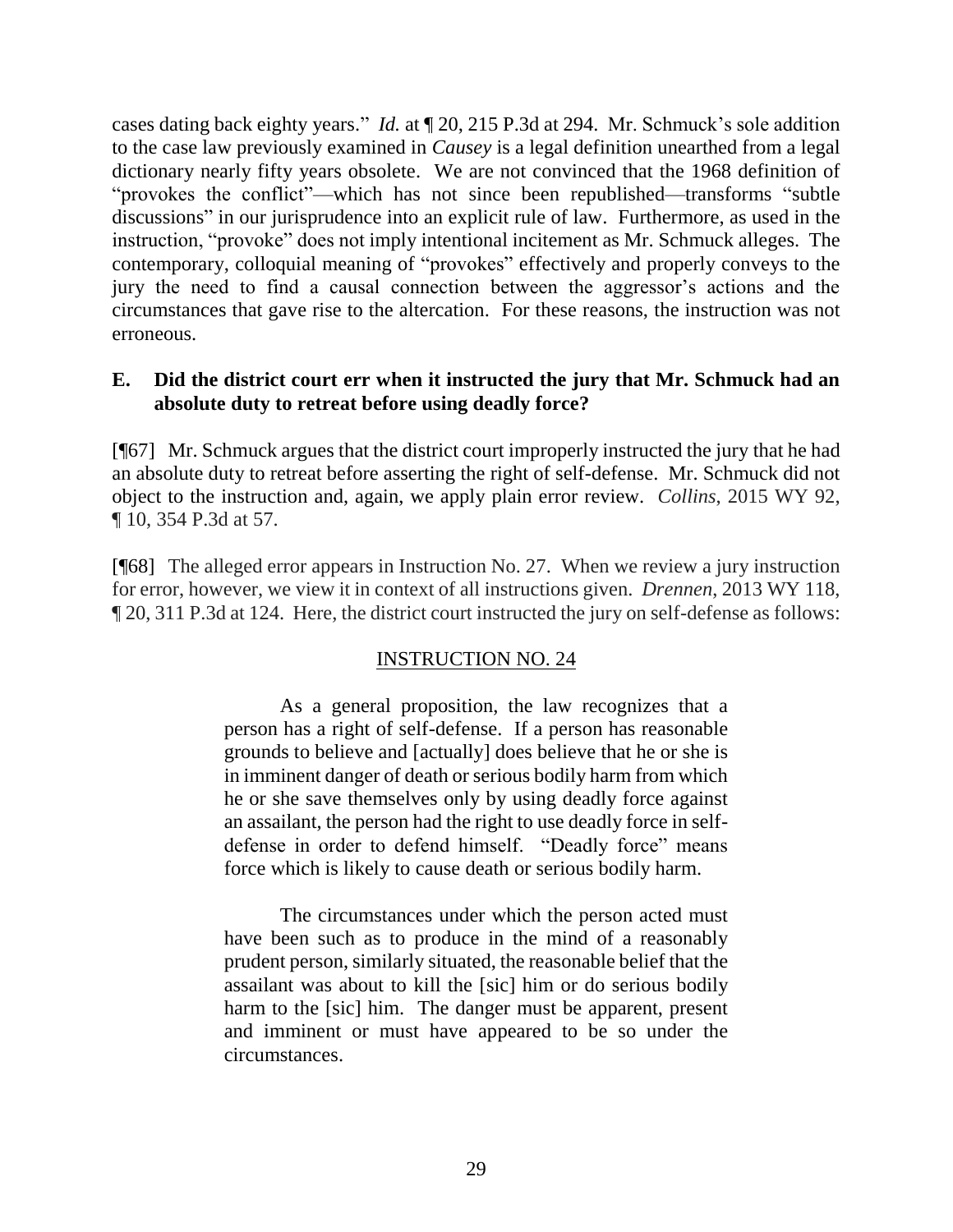If a person believes that he is in imminent danger of death or serious bodily harm, and that deadly force was necessary to repel such danger, and if a reasonable person in a similar situation seeing and knowing the same facts would be justified in believing that he was in similar danger, the person is justified in using deadly force in self-defense. The person is justified even though the appearance of danger later proved to be false and there was actually neither purpose on the part of the other person to kill the person or do the person serious bodily harm nor imminent danger that it would be done, nor actual necessity that deadly force be used in self-defense. If the person so confronted acts in self-defense upon such appearance of danger from honest belief, the right of selfdefense is the same whether the danger is real or merely apparent. However, the right of self-defense is not absolute and is subject to certain conditions and limitations which are set forth in the ensuing instructions.

#### INSTRUCTION NO. 25

A person may defend his or her home or habitation against anyone who manifestly intends or endeavors in a violent or riotous manner, to enter that home or habitation and who appears to intend violence to any person in that home or habitation. The amount of force which the person may use in resisting such trespass is limited by what would appear to a reasonable person, in the same or similar circumstances, necessary to resist the violent or unlawful entry. A person is not bound to retreat even though a retreat might safely be made. A person may resist force with force, increasing it in proportion to the intruder's persistence and violence if the circumstances apparent to him are such as would excite similar fears and a similar belief in a reasonable person.

#### INSTRUCTION NO. 26

Generally, the right to use self-defense is not available to an aggressor who provokes the conflict. However, if one provokes a conflict but thereafter withdraws in good faith and informs the adversary by words or actions of the desire to end the conflict and is thereafter pursued, that person then has the same right of self-defense as any other person. The person is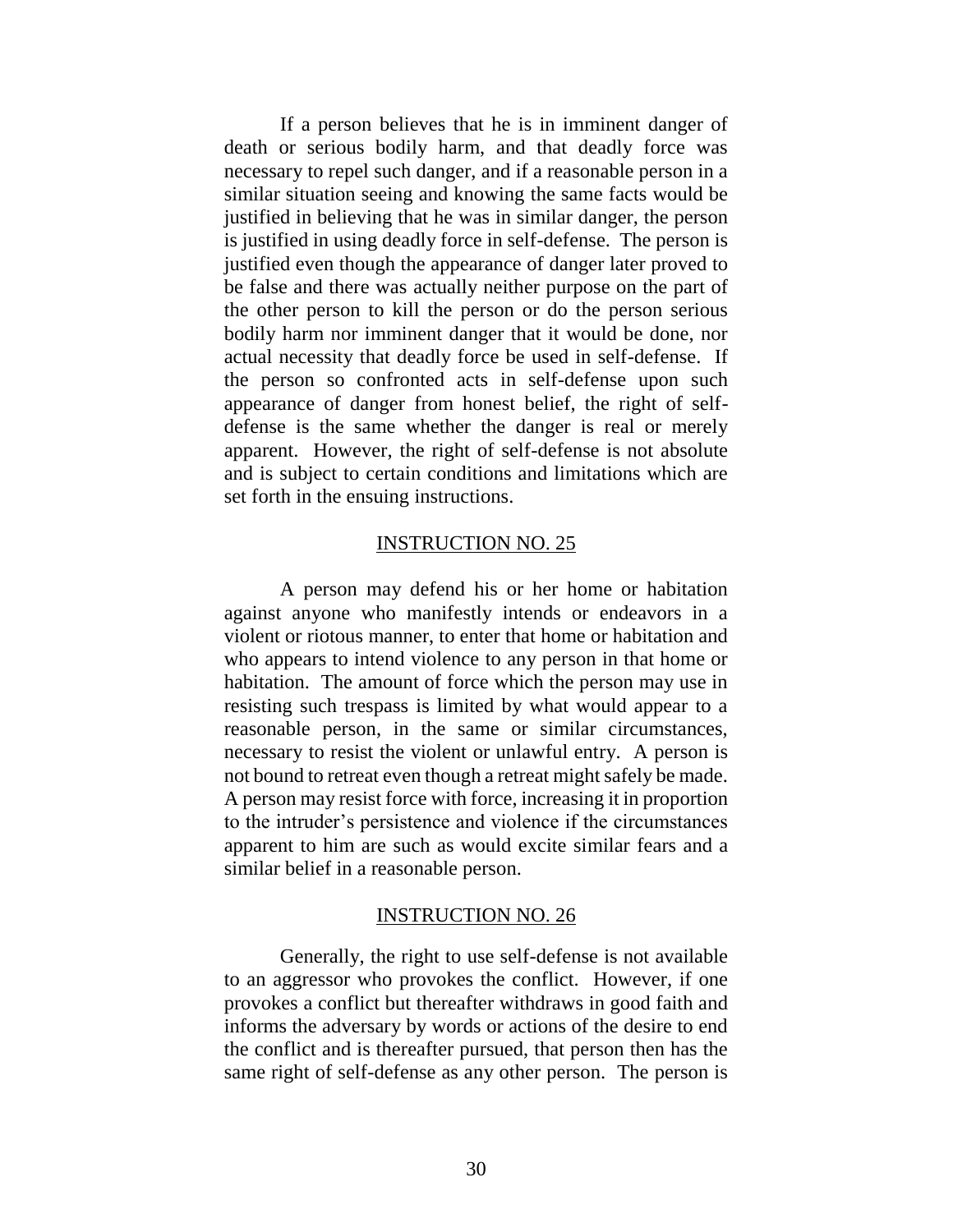justified in using force to the same extent that any other person would be who was acting in self-defense.

In order to be considered an aggressor, at least in the context of attempted homicide, "some sort of physical aggression or a threat of imminent use of deadly force is required before a person will be considered an aggressor."

### INSTRUCTION NO. 27

Even if the defendant had reasonable ground to believe and actually did believe that he was in imminent danger of death or serious bodily harm, the defendant was justified in using deadly force to repel the danger only if he retreated as far as he safely could do before using deadly force. The law requires a person to retreat rather than to take the life of an adversary if there was a convenient mode of retreat without increasing his actual or apparent peril. To excuse a failure to retreat, it is necessary that the defendant's peril would be increased, or that it reasonably appeared that it would be increased, by retreat. If you find that the defendant could have safely retreated but failed to do so, the defendant cannot rely on the justification of self-defense.

### INSTRUCTION NO. 28

If you find the defendant was entitled to use selfdefense, then before the defendant may be convicted of any crime, the State must prove beyond a reasonable doubt that the defendant did not act in self-defense.

[¶69] We explained in *Drennen* that, to justify taking the life of another under the theory of self-defense, the defendant first must present a prima facie case of each element of the affirmative defense. 2013 WY 118, ¶ 39, 311 P.3d at 129. If the defendant carries this slight burden, the burden shifts to the State to prove that the defendant did not justifiably act in self-defense. *Id.* As to the duty of retreat, we held that the use of deadly force is justifiable only if necessary and, therefore, before using such force, a defendant must consider reasonable alternatives, which *may* include retreat. *Id.* An "aggressor," however, *must* withdraw or retreat before asserting his right of self-defense. *Id.* Thus, when a defendant makes a prima facie case that he acted in self-defense, the trial court must first instruct the jury on the legal definition of "aggressor."<sup>16</sup> *Id.* Next, the trial court must

<sup>&</sup>lt;sup>16</sup> In the context of homicide "some sort of physical aggression or a threat of imminent use of deadly force is required before a person will be considered an aggressor." *Drennen*, ¶ 34, 311 P.3d at 128.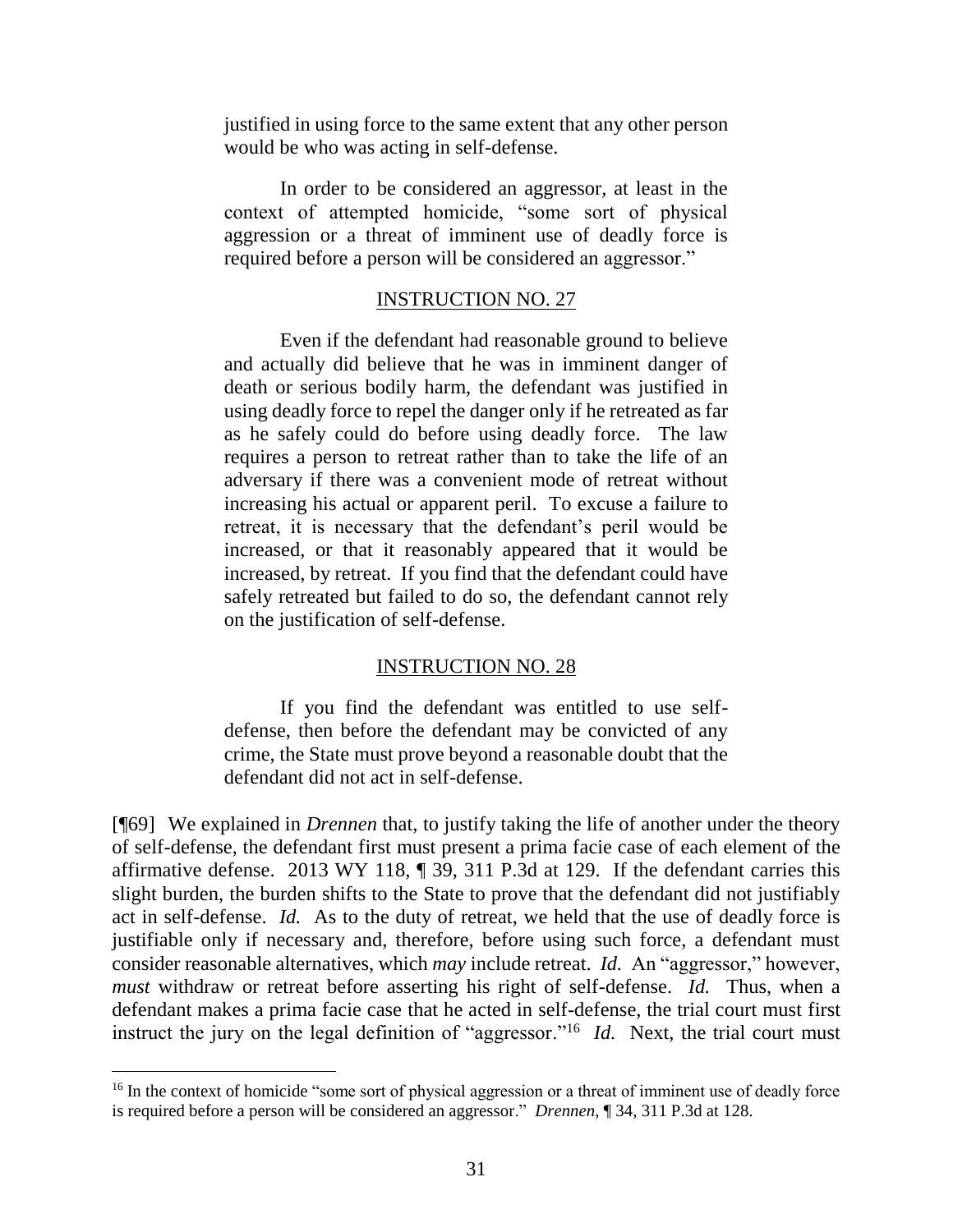instruct the jury that if it determines the defendant to be the aggressor, then the defendant was required to retreat before exercising his right of self-defense. *Id.*

[¶70] The district court found that Mr. Schmuck presented a prima facie case of selfdefense. Consequently, the district court was obliged to instruct the jury that, because a defendant may use deadly force only when necessary, the defendant generally had a duty to consider reasonable alternatives, which may include retreat; but, if the jury determined the defendant to be the aggressor, the defendant had an absolute duty to retreat or withdraw before regaining the right of self-defense. Instruction No. 27, however, created an absolute duty to retreat regardless of whether the jury determined Mr. Schmuck to be the aggressor. Therefore, it violated the clear and unequivocal rule of law set out in *Drennen*. 17

[¶71] A correct instruction would have required the jury to determine that Mr. Schmuck was the aggressor before charging him with the absolute duty to withdraw or retreat. The record shows, however, that Mr. Schmuck was the clear aggressor: he entered the property in clear violation of a restraining order, cut the telephone line, forcefully broke down the locked front door of the home, yelled out at Mrs. Schmuck, and directly advanced to her bedroom with the hatchet in his hand. Because Mr. Schmuck was the aggressor, he had the absolute duty to retreat before resorting to deadly force in self-defense. Therefore, there is no reasonable possibility that a correct instruction would have changed the outcome of the trial. *Tingey*, 2017 WY 5, ¶ 27, 387 P.3d at 1178. Because Mr. Schmuck suffered no prejudice from the improper instruction, we have no grounds to reverse.

# *II. Did the cumulative error of two or more improper jury instructions deprive Mr. Schmuck of his right to a fair trial?*

[¶72] Mr. Schmuck alleges that the accumulated effect of the instructional errors denied him a fair trial. Cumulative error occurs when "two or more individually harmless errors ha<sup>[ve]</sup> the potential to prejudice the defendant to the same extent as a single reversible error." *Hamilton v. State*, 2017 WY 72, ¶ 19, 396 P.3d 1009, 1015 (Wyo. 2017) (citations omitted). In conducting a cumulative error evaluation, we consider only matters that we have determined to be errors. *Id.* The cumulative effect of the errors must have so prejudiced the defendant that his trial was not fair and impartial. *Id.* at ¶ 7, 396 P.3d at 1012.

[¶73] We have determined two clear errors at Mr. Schmuck's trial. First, the district court's definition of "malice" for the purposes of first-degree murder plainly contradicted the definition of "malice" required by *Johnson*, 2015 WY 118, ¶ 14, 356 P.3d at 771. Mr. Schmuck's acquittal of first-degree murder confirms that he suffered no prejudice from this error. Second, the district court explicitly violated our holding in *Drennen* by instructing the jury that Mr. Schmuck had an absolute duty to retreat. 2013 WY 118, ¶ 39, 311 P.3d at 129. Mr. Schmuck suffered no prejudice from this error because the record

<sup>17</sup> Instruction No. 27 is the same pattern instruction (W.Cr.P.J.I. 8.08) that we rejected in *Drennen*, ¶¶11- 14, 311 P.3d at 121-22 and *Haire v. State*, 2017 WY 48, ¶ 35, 393 P.3d 1304, 1313 (Wyo. 2017).